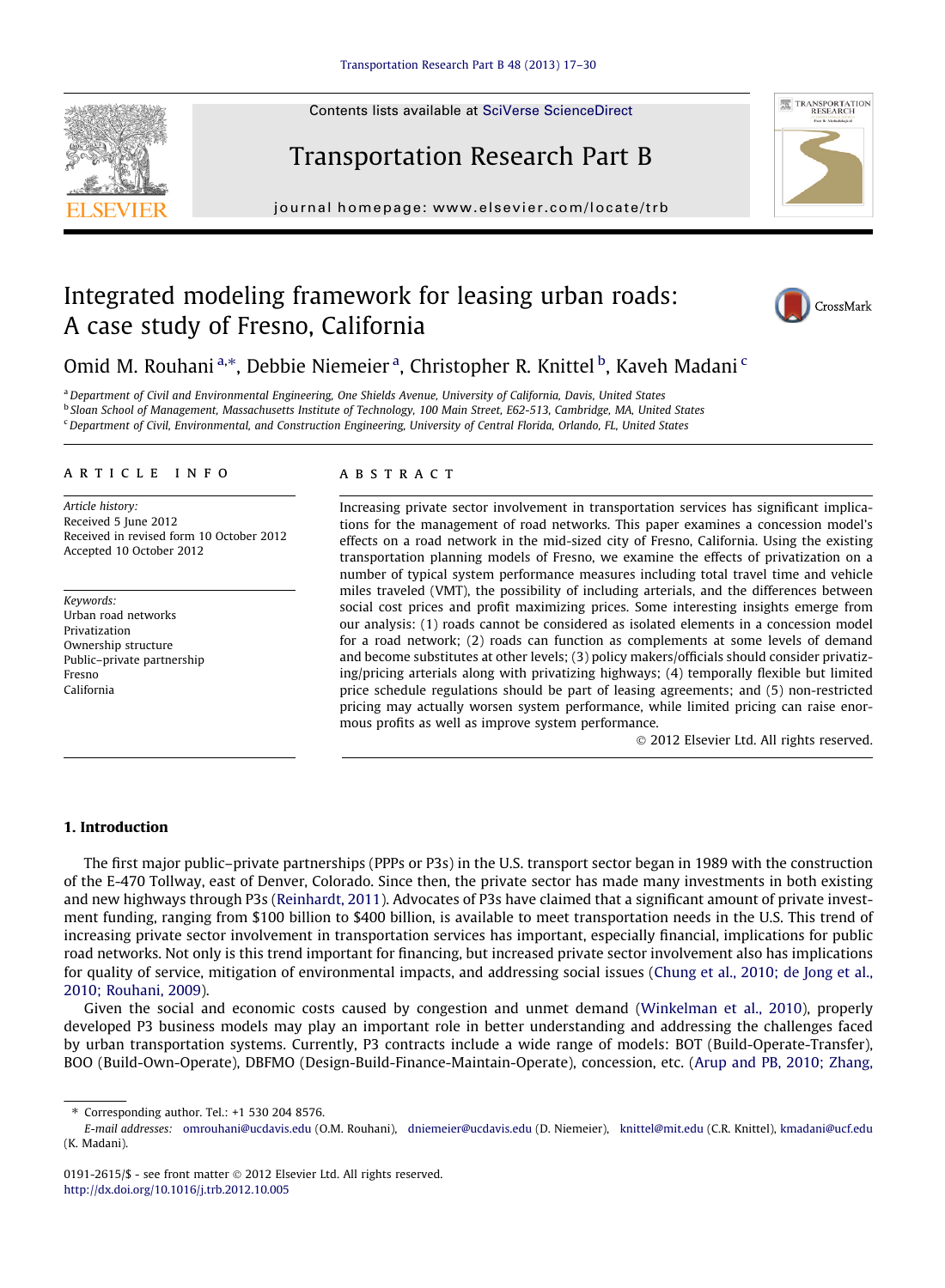[2005](#page-12-0)). In concession models, a subcategory of Brownfield projects<sup>1</sup> [\(Evenhuis and Vickerman, 2010; Reason, 2009\)](#page-12-0), the private developer (a private consortium) is usually granted the right to collect tolls<sup>2</sup> from an existing facility under a long-term contract while public sponsors retain some control levers such as limiting toll levels (or toll ceilings) [\(Rall et al., 2010\)](#page-13-0).

In the U.S., four prominent transportation assets have been privatized using the Brownfield model: the Indiana Toll Road, the Chicago Skyway, the Pocahontas Parkway (Virginia), and the Northwest Parkway (Colorado) ([Reinhardt, 2011\)](#page-13-0). The first long term concession of an existing toll road in the USA was the Chicago Skyway lease for 99 years in 2004, which costs \$1.83 billion [\(Ortiz et al., 2008](#page-13-0)). The Indiana East West Toll Road (157 miles) was leased for 75 years with a \$3.85 billion concession fee in 2006 [\(Crowe Chizek, 2006; Indiana Toll Road, 2012\)](#page-12-0). The Indiana Toll Road contract set an example by showing that significant profits can be gained from road infrastructure. A thorough review of concession models used for roads is provided by [Bel and Foote \(2009\)](#page-12-0).

A considerable amount of work has been done on reviewing real-life P3 projects ([Bonnafous, 2010:](#page-12-0) [Chung et al., 2010;](#page-12-0) [Engel et al., 2003, 2006; Evenhuis and Vickerman, 2010\)](#page-12-0), including the examination of a BOT project using various optimal road pricing models to assess the effects of regulations ([Chen and Subprasom, 2007](#page-12-0)). However, few studies have developed theoretical models to analyze the principal impacts of such projects on actual road networks.

There have been studies that used extensions of common models, usually on smaller networks. For example, [de Palma](#page-12-0) [and Lindsey \(2002\)](#page-12-0) and [de Palma et al. \(2007\)](#page-12-0) used a two-competing-road framework to examine the possibility of timebased congestion pricing, and to analyze maintenance and tolling decisions. [Verhoef et al. \(1996\)](#page-13-0) and [de Palma and Lindsey](#page-12-0) [\(2000\)](#page-12-0) explored the dynamics between public and private roads. [Winston and Yan \(2011\)](#page-13-0) used duopoly and monopoly structures to assess social welfare effects of highway privatization on two routes. Applying multi-class user equilibrium, [Yang](#page-13-0) [et al. \(2002\)](#page-13-0) investigated the effects that distributions of value of time have on traffic flow and profits of private toll roads for a small network. [Rouhani and Niemeier \(2011\)](#page-13-0) examined the effects of different privatization structures on a small hypothetical network with two modes of transportation.

Other studies have taken a more general and practical network approach with the use of some simplifications. [Zhang and](#page-13-0) [Levinson \(2006\)](#page-13-0) applied an agent-based simulation model to a grid network to study the problem of road pricing on a highway network composed of independent profit-maximizing links with a repeated road pricing game between autonomous links. This study relies on a key assumption: that the Nash equilibrium is not unique or even does not exist because link owners do not have complete information. That is, the authors assume that links try to achieve profit maximization by adjusting their prices iteratively to reach a toll value that can neither be raised nor lowered without losing profits. Each link owner fits a quadratic curve in the profit–price domain. Although this approach is very effective in terms of computation time, the way in which demand (profit)–price relationship is estimated has major limitations. First, the assumption that profit–price relationship is quadratic should be tested (hypothesized) and then applied. It is possible that different functional forms perform better in different settings. Second, the study simply assumes that link owners cannot have enough information on the effects of other links' prices, and as a result, they reach a solution which is not a Bertrand–Nash equilibrium. Third, the final solution is not necessarily at equilibrium and may result in a situation, where one or more link owners applied higher tolls than their Bertrand–Nash equilibrium tolls and other links/owners charge lower tolls than their Nash equilibrium tolls, based on their response functions. Fourth, this procedure can be applied only to autonomous links and cannot model more complex settings in which each firm/private entity owns more than one link. And finally, no information can be gained about demand functions and their attributes, cross price effects, elasticities, etc. Here, we have employed an alternative approach that addresses each of these issues.

In another study, [Zhang and Levinson \(2009\)](#page-13-0) simulated the evolution of a grid road network and evaluated the short-run and long-run network performances under various ownership structures (private/public and centralized/decentralized). The study assumes a competitive market, which may not be realistic because of spatial restrictions and possible barriers to entering the road network market.

Few studies have analyzed real network implications. [Zhang \(2008\)](#page-13-0) developed a model that considers the combination of pricing, investment, and ownership to study welfare impacts of road privatization on a real-size network (Twin Cities network) using an evolutionary simulation model. [Dimitriou et al. \(2009\)](#page-12-0) developed a game-theoretic formulation for the joint optimization of capacity investments and toll charges within general road networks, examining some real-life issues such as regulations on tolls for private highways.

Finally, a key gap in the literature also exists for studies that have specifically modeled some of the policy implications of urban road network privatization, especially in case of concessions. Study and modeling gaps exist in the following areas: the inclusion of secondary roads like arterials, the differentiation between profit maximizing and social cost pricing, the peak vs. off-peak analysis, and the clear distinction between monopolistic and oligopolistic power of road owners. To help fill the gap in knowledge, we employ a distinct integrated modeling framework to analyze the effects of applying a concession model to a real city network. The model integrates of the following modules: demand analysis, interactive profit maximization using

<sup>1</sup> PPPs consist of two broad categories, in terms of mission: ''Greenfield'' projects that develop new infrastructure and ''Brownfield'' projects that operate, maintain, and preserve or improve existing infrastructure and usually are accompanied by tolling.

 $^2$  The exceptions are shadow tolls and availability payments. For shadow toll roads, as in the case of the UK ([NAO, 1998](#page-13-0)), highways agencies pay the private operator(s) a fee based on the vehicle kilometers driven on the roads. Availability payments are a means of compensating a private concessionaire for its taking on responsibility to design/construct/operate a roadway and made by a public source ([AASHTO, 2012\)](#page-12-0).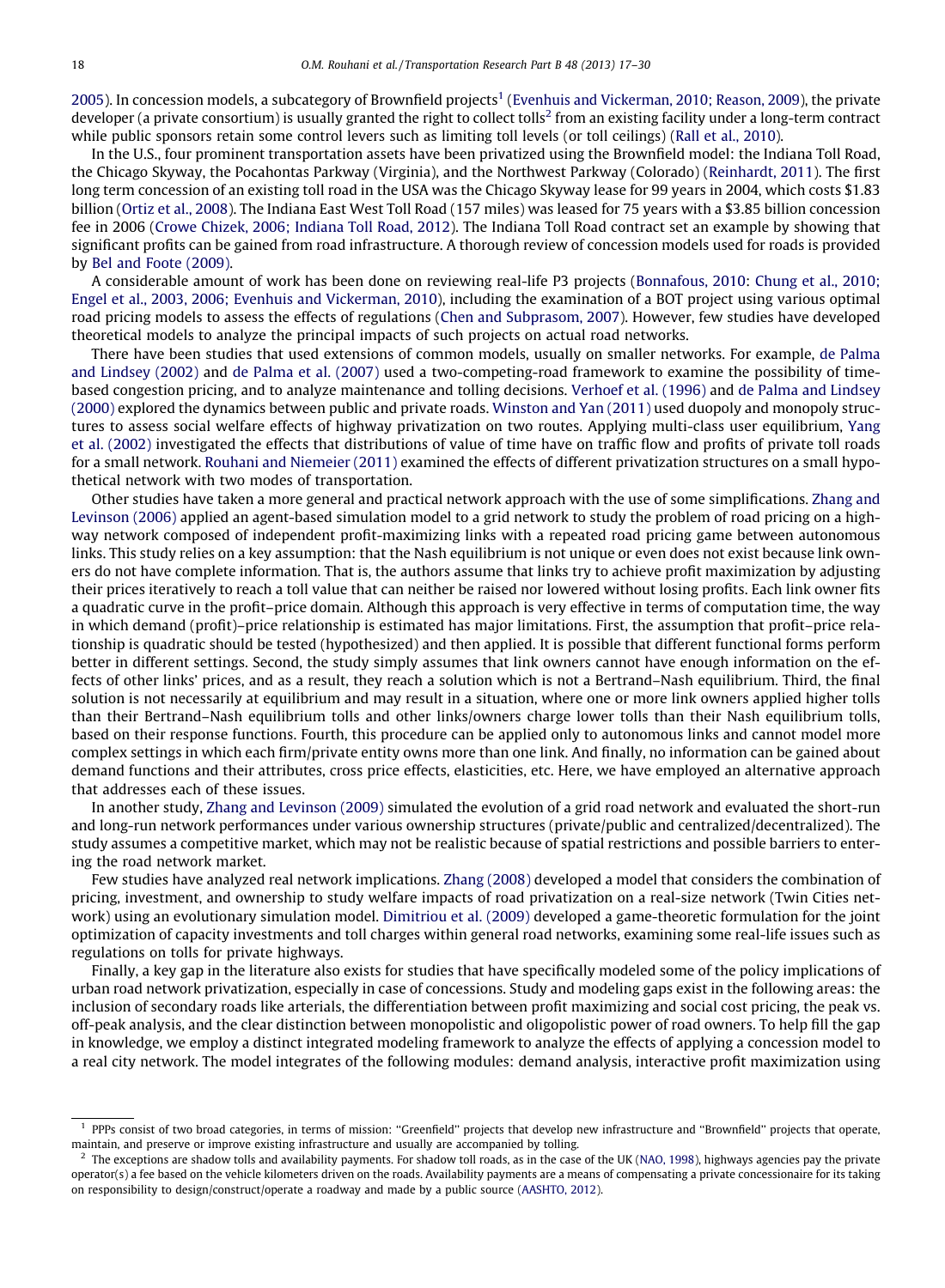<span id="page-2-0"></span>game theory concepts, and modified traffic assignment. Applying minor modifications due to using practical data, the model is an application of our previous theoretical study ([Rouhani and Niemeier, 2011](#page-13-0)) to a real case.

This paper investigates the effects of the concession model on a road network of an urbanized city: Fresno, California. We use the existing transportation planning model and our integrated modeling framework to examine the following concepts: the level of competition between private owners, the effect of privatization on system performance measures such as total travel time and vehicle miles traveled (VMT), the possibility of involving arterials in the process, the difference between social cost prices and profit maximizing prices and their associated revenues, the complementarity versus substitutability relationship among roads, demand functions' estimation using different functional forms, and the welfare analysis of various ownership structures and scenarios.

# 2. Model framework

We apply the bi-level programming concept ([Yin, 2000\)](#page-13-0) to structure the problem. At the upper level, city or state officials (planners) must decide which roads are to be leased or privately constructed and what kinds of regulations are required (e.g., price ceilings). The common theoretical goal of policy makers is maximizing the sum of consumers and producers' welfare surplus. The policy maker's objective function can be calculated based on total travel time, total gas consumption and emissions, total profits gathered, or a combination of any of these in monetary terms. Here, we used total travel time as the policy maker's objective function. Since one of our goals is to find a good solution for the policy maker problem, we construct and analyze various scenarios using different combinations of private streets with varying sets of regulations. An alternative method, which could be applied, is to use an optimization algorithm, such as a Meta-Heuristic algorithm [\(Poorzahedy](#page-13-0) [and Rouhani, 2007](#page-13-0)) to find the optimal solution for the policy maker problem (first level). In the second level, new street owners (or street leasers) decide how much to charge users to maximize their profits. At the lowest level (third level), users of the network would choose the streets (paths) or modes to reach their destinations. The bi-level model considers the second and third levels.

# 2.1. Mathematical model-Road owners' model

Road owners attempt to maximize their profit ( $\pi_k$ ) which is the sum of the toll revenues gathered from the segments or the links of their road  $\sum(\tau_{ij}\cdot x_{ij}^*(\tau)$  for all the roads owned by firm k which comprise the  $F_k$  set,  $(i,j)\in F_k$ ), minus the costs of collecting the tolls for the firm  $(C_{F_k}(x_{ij}))$ . Note that the demand for the link  $i-j$   $(x_{ij}^*(\tau))$  is a function of a vector of tolls, not only the firm's own tolls (we will examine this relationship later). Each firm only controls the tolls on its own links and has no control over the tolls charged by other firms. So, the tolls determined by other firms are exogenous, i.e., Firms have an oligopolistic power due to spatial restriction and limited available capacity, and can change their charged tolls based on other firms' responses. So, the prices are not perfectly competitive and constant. Also, note that tolls are usually capped by public officials ( $\bar{\tau}$ , like the case for toll ceilings). This problem can be formulated as follows:

$$
\begin{array}{ll}\n\text{(Maxprofit)} \ \text{Max} \ \pi_k = \sum_{(i,j) \in F_k} \left( \tau_{ij} \cdot x_{ij}^*(\tau) - C_{F_k}(x_{ij}) \right) \\
\text{s.t.}: \quad \tau_{ij} \leq \bar{\tau}\n\end{array} \tag{1}
$$

 $\bar{\tau}$  (2)

where  $x^*$  is the user equilibrium (UE) flow with fixed demand (or variable demand) in the network that is the solution of the following mathematical problem:

$$
(UE) \quad Min \quad \sum_{(i,j)} \int_0^{x_{ij}} C_{ij}(u) du \tag{3}
$$

$$
s.t. : \sum_{p \in P_{ks}} x_p^{ks} = d^{ks}, \ \forall (k, s) \in P
$$

$$
x_p^{ks} \geqslant 0, \ \forall p \in P_{ks}, \ \forall (k, s) \in P
$$
\n
$$
(5)
$$

$$
x_{ij} = \sum_{(k,s)\in P} \sum_{p\in P_{ks}} x_p^{ks} \cdot \delta_{ij,p}^{ks}, \ \forall (i,j) \in A
$$

where  $x_{ij}$  is the flow in link ( $i,j$ ) and  $x_p^{\rm ks}$  is the flow in path  $p$  ( $p\in P_{ks}$ ) from origin  $k$  to destination s,  $\delta_{ij,p}^{\rm ks}$  is 1 if link ( $ij)$   $\in$   $P_{ks}$ , and 0 otherwise. The flows are generated by the travel demand from  $\vec{k}$  to s,  $d^{ks}$ , which can be non-constant, but still exogenously determined [\(Sheffi, 1984](#page-13-0)).

This model also uses the Wardrop's principle ([Wardrop, 1952\)](#page-13-0) as its principle, with  $C_{ij}$  as the generalized cost associated with traveling on link  $i - j$  rather than just the travel time  $t_{ij}$  (replacing  $t_{ij}$  with  $C_{ij}$  in the UE problem):

$$
C_{ij} = t_{ij}(x_{ij}) + \beta_{ij} \cdot \tau_{ij} \tag{7}
$$

where  $\tau_{ii}$  is the charge for using link  $i - j$ , determined by the link owner from the higher level model ([Nagurney, 2000](#page-13-0)) and  $\beta_{ii}$ is the value of time coefficient which transforms the charges in dollars (or cents) to costs in terms of time. Since the value of time varies for different users, we need multi-user equilibrium to address the difference in behavior.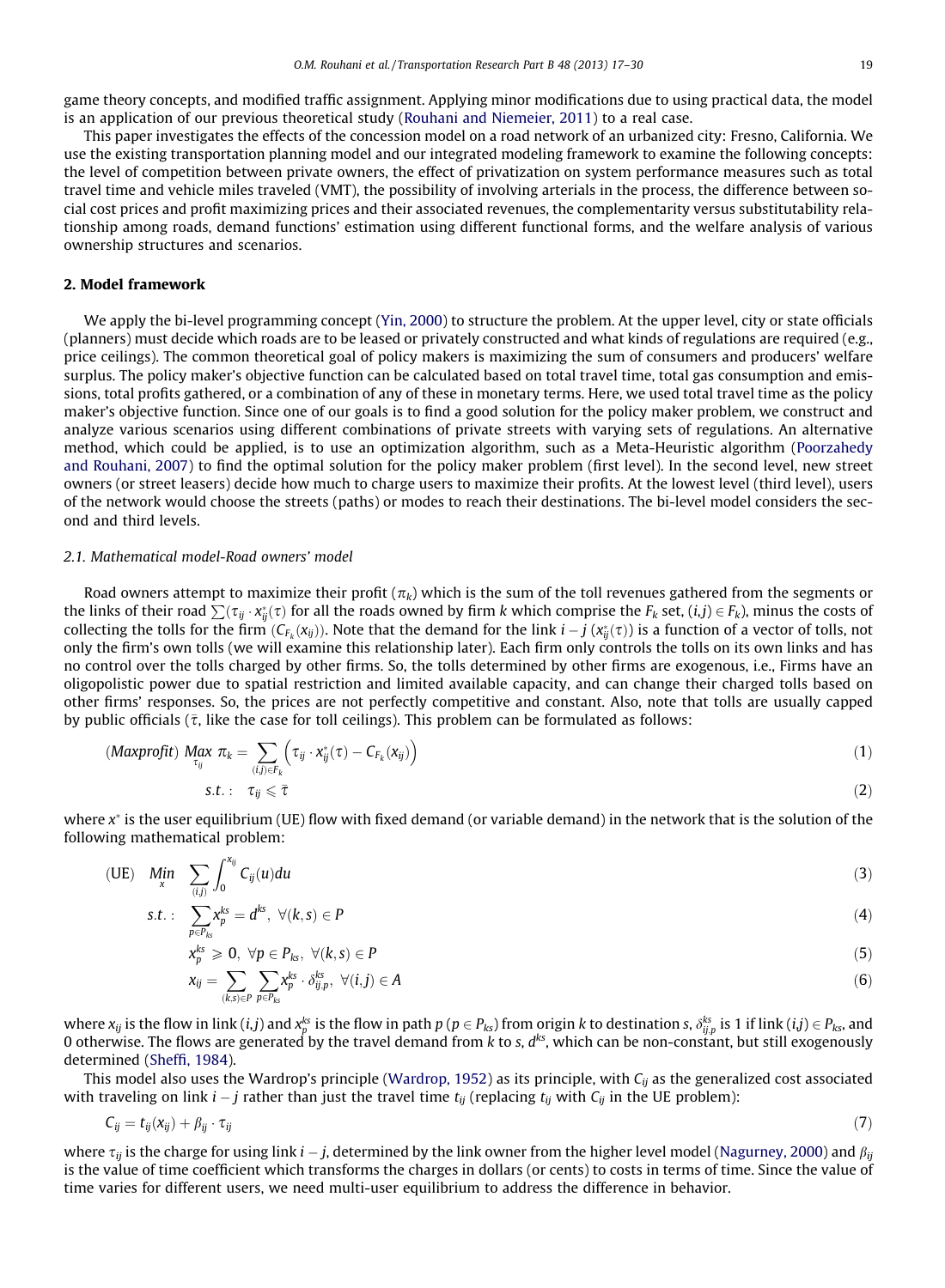The above-mentioned mathematical model only considers the profit maximization problem of firms. The policy maker level could be also added to the problem formulation. In that case, a policy maker can implement some control variables such as the toll ceilings, the level of competition between firms (monopoly vs. oligopoly), and the set of roads (links) to be privatized. By adding the policy maker level, we could solve for the optimized levels of control variables. However, instead of making the model more complex and adding another level, we will examine a limited number of ownership structures separately in the social welfare analysis section (Section 4.3).

### 2.2. Profit maximization, game theory, and response functions

The mathematical model presented in Section 2.1 is a bi-level model that is difficult to solve, particularly for large and realistic networks. However, this model can be simplified to some extent. In practice, owners try to estimate their links' demand functions. Practically, they are interested in the own toll prices and the cross prices. Thus, the problem can be solved for various sets of prices (tolls) in order to find the demand functions for each road, based on its own prices and other roads' (or cross) prices. Private owners do not possess perfect knowledge about other road owners' pricing decisions, which causes uncertainty about the demand functions. Nonetheless, because of the dynamic nature of the problem involving trial and error, it is assumed that road owners can collect sufficient information to establish the demand functions.

Using the existing transportation planning models, the lower level model (UE) can be run for different sets of random prices to find the resulting travel demand for each road. Note that the model is not required to be run, using a large number of price sets for three reasons: (1) in real-life, private owners can only collect data for small price sets; (2) prices are only effective in discrete levels (e.g., from the users' point of view, 20 cents/mile is not much different than 21 cents/mile); and (3) adding data will not improve the regression results if the sample is large enough. So, the mathematical formulation of the model can be revised as follows:

$$
\begin{array}{ll}\n\text{(Maxprofit)} \ \text{Max} \ \pi_k = \sum_{(i,j) \in F_k} \left( \tau_{ij} \cdot x_{ij}^*(\tau) - C_{F_k}(x_{ij}) \right) \\
\text{s.t.}: \quad \tau_{ij} \leq \bar{\tau}\n\end{array} \tag{8}
$$

The difference between this model and the previous model (Eqs. (1)–(6)) lies on realization of the demand function, 
$$
x_{ij}
$$
.  
Knowing the demand functions, private owners can solve the maximization problem. However, they can only determine the prices charged on their own road, and the prices of other roads are exogenous if there exists a private road owned by other

prices charged on their own road, and the prices of other roads are exogenous if there exists a private road owned by other firms. In a static framework, we can develop road owners' decision making model using profit maximization and non-cooperative game theory concepts. If there is no other competitor (the monopoly case) solving the maximization problem is straightforward. Assuming the unconstrained optimization for simplicity, the first order conditions for different links to find the prices that maximize the profits (satisfy the system of equations) are as follows:

$$
\frac{\partial \pi_k}{\partial \tau_{ij}} = 0 \text{ or } \sum_{(i,j)\in F_k} x_{ij}(\tau) + \sum_{(i,j)\in F_k} \left( \frac{\partial x_{ij}(\tau)}{\partial \tau_{ij}} \cdot \tau_{ij} - \frac{\partial C_{F_k}(x_{ij})}{\partial \tau_{ij}} \right) = 0 \quad \forall (i,j) \in F_k.
$$
\n(10)

When more than one firm exists, road owners may compete or cooperate with each other to maximize their profits, knowing their own streets' demand function and the possible choices of other owners. We assume the Bertrand–Nash equilibrium concept ([Magnan de Bornier, 1992\)](#page-12-0) in which each player (road owner) anticipates the equilibrium prices of the other players, and no player has anything to gain by changing his or her own strategy unilaterally [\(Bierman and Fernandez, 1998](#page-12-0)). The first order condition will be the same as before. However, all the links are not owned by one firm. So, each firm sets up its own response function (pricing in response to other firms' prices) as follows:

$$
\mathsf{F.O.} \to \tau_{ij}(\bar{\tau}) \,\,\forall (i,j) \in F_k \tag{11}
$$

where  $\bar{\tau}$  is the vector of tolls (prices) charged by other firms. We can solve the system of equations involving all response functions and find the best mutual prices. Bertrand–Nash equilibrium assumes that non-cooperative games are prevailing [\(Mallozzi, 2007; Madani and Dinar, 2012](#page-12-0)). In other words, firms do not collude, based on the Bertrand–Nash equilibrium. In reality, collusion may happen and if so, a cooperative game framework should be used ([Watson, 2002; Madani, 2011\)](#page-13-0).

To consider cooperative games, there should be some conjectural variation  $\left(\frac{\partial \tau_{lm}}{\partial \tau_{ij}}\neq 0\right)$  where links  $l - m$  and  $i - j$  are not owned by the same firms). But, we will observe later that in our case study, the oligopoly and monopoly result in close prices. So, the collusive assumption would not change the results dramatically, assuming that the collusive solution is between the monopoly and non-cooperative oligopoly cases. For further information about conjectural variation concept, see [Jacquemin](#page-12-0) [\(1987\)](#page-12-0) or [Waterson \(1984\).](#page-13-0)

# 3. Case study – Fresno, California

The city of Fresno is located in the Central Valley of California. As of 2011, the city's population was 480,000, making Fresno the fifth largest city in California, and the largest inland city in California [\(City of Fresno, 2012](#page-12-0)). The city maintains a standard four-step transportation planning model that is calibrated for the year 2030. The network consists of 20,865 links and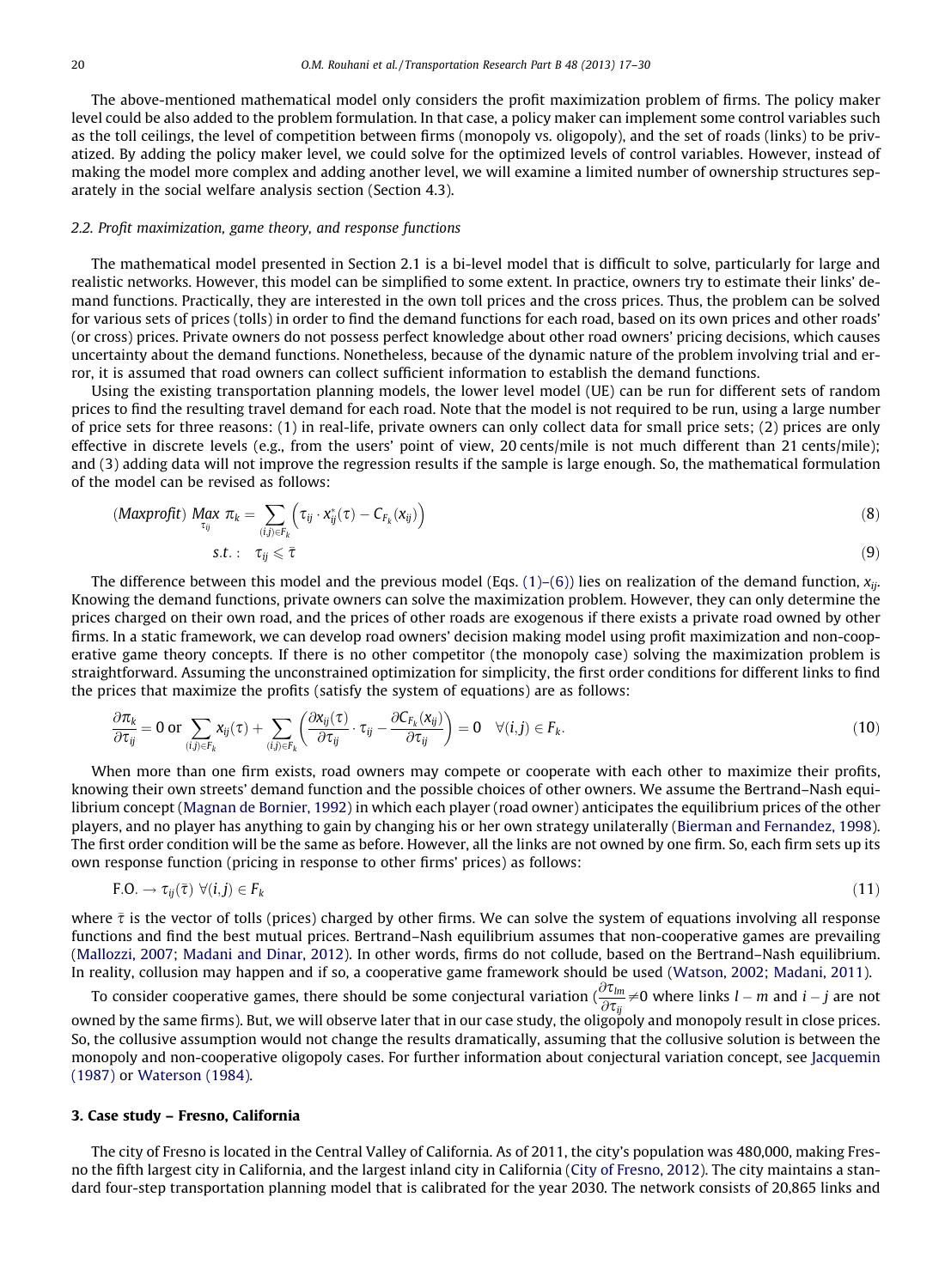

Fig. 1. The Road network of the city of Fresno, California. Source: Transportation planning model, city of Fresno.

| Table 1                                                                                                              |  |
|----------------------------------------------------------------------------------------------------------------------|--|
| Main characteristics of the candidate roads. Source: Transportation planning model, city of Fresno – 2030 forecasts. |  |

|                       | Name       | Length-private (mile) | Freeflow speed (MPH) | AM peak VMT (base-hourly) | Offpeak VMT (base-hourly) |
|-----------------------|------------|-----------------------|----------------------|---------------------------|---------------------------|
| HW1                   | SR168      | 4.92                  | 65                   | 70,265                    | 28,009                    |
| HW <sub>2</sub>       | SR41       | 7.51                  | 65                   | 133,070                   | 56,900                    |
| HW3                   | SR180      | 5.23                  | 58                   | 68.701                    | 30,138                    |
| HW4                   | SR99       | 8.56                  | 65                   | 136,263                   | 55.509                    |
| Arterial1             | Shaw       | 8.47                  | 40                   | 44,163                    | 14.710                    |
| Arterial <sub>2</sub> | Shields    | 5.32                  | 40                   | 19.943                    | 7147                      |
| Arterial <sub>3</sub> | Blackstone | 4.73                  | 40                   | 21,044                    | 5420                      |

1852 traffic zones (Fig. 1). We selected seven segments of roads transecting the urban area as candidates for privatization on the basis of both profit making and reducing congestion. The candidate roadway segments are on four highways: SR168, SR41, SR180, and SR99; and on three arterials: Shaw, Shields, and Blackstone. Table 1 reports the main characteristics of the candidate roads.

The applied transportation planning model is a static deterministic single user equilibrium model ([Sheffi, 1984](#page-13-0)). We believe that it is reasonable to assume static conditions given that our interest is not in real-time prices for the private owner. Admittedly, a stochastic model could be more realistic. But, the common existing planning models and the model used as our case study do not include this characteristic. In addition, using single user equilibrium is undeniably inappropriate, especially because value of time, which varies for different classes of users, has major impact on the analysis. However, city-size models usually do not cover multi-class user equilibrium models.

The model only estimates short-run results. In the long run, both public and private entities can affect the results by adding capacity. In addition, Bertrand–Nash equilibrium is theoretically a static model that replicates a dynamic game.

Other specific simplifying assumptions of the study are as follows:

- The costs of installing tolling facilities are assumed to be negligible or independent from flows/tolls (zero costs), i.e., the first order conditions do not include a term for the costs.
- In addition to its own prices, each link's travel demand is a function of other links' prices. This is examined in the next section.
- Road owners apply a constant mileage-based toll rate on the whole road (consisting of various segments), although in practice, variable pricing can be the optimal policy for profit maximization [\(Wang et al., 2011](#page-13-0)).
- An average user values time at \$14/h. Using the load factor of 1.4 persons/vehicle, the value of time for each vehicle is about \$20/h (14  $\times$  1.4). So,  $\beta_{ij}$  (from Eq. [\(7\)](#page-2-0)) equals 3 min per dollar (a \$1 charge on a link is valued at 3 min (60 min per hour/\$20 per hour)).

# 4. Results

# 4.1. Demand analysis

As discussed, here the basic assumption is that each road's travel demand is a function of other roads' prices. To examine this hypothesis, we analyze the data produced by different price sets applied to the roads running the UE model with various randomly selected prices that cover the possible ranges of travel demand for each candidate. The prices were chosen using random draws between a minimum (zero) and a maximum (based on a short examination of the minimum price (toll), which decreases own demand dramatically to below about 10%). The sets of prices, then, were produced through repeated randomization of the prices of all links.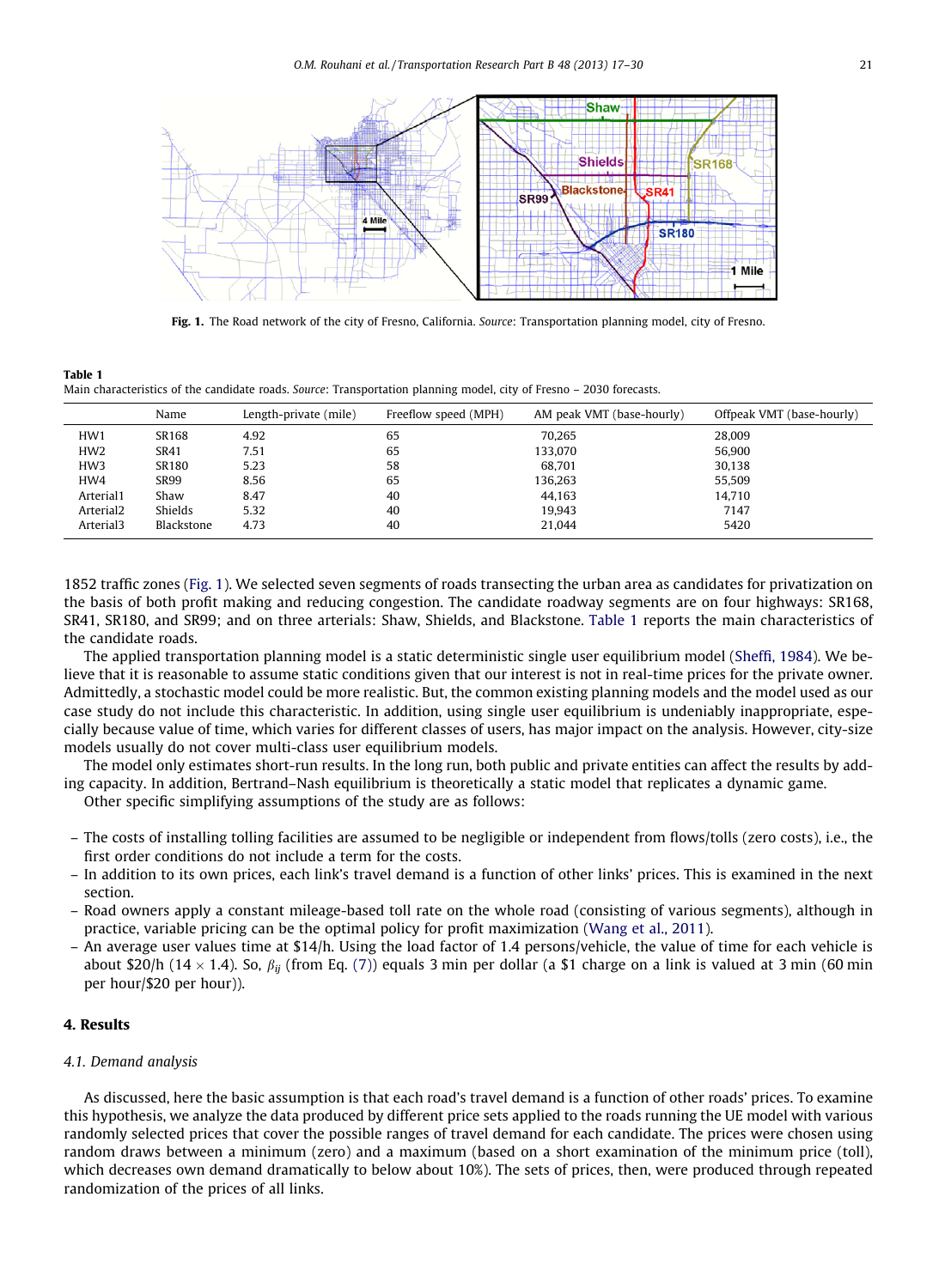<span id="page-5-0"></span>

Fig. 2. Hourly vehicle miles traveled (VMT in thousands) for AM peak with respect to own charges for (a) Shaw (an arterial); (b) SR41 (a highway).

Based on the transportation planning model, Fig. 2 shows the total AM peak hourly vehicle miles traveled (VMT) with respect to own prices (charges) on a dollar per mile basis for two candidate roadway segments. For each own price, a wide range of VMTs exists which supports the hypothesis that cross prices might have significant effects on travel demand because own prices are not the only factor affecting travel demand. This is contrary to the finding of [Wu et al. \(2011\),](#page-13-0) who suggested that the volume per capacity of a private toll road is independent of another competitor's choice of toll. Indeed, their result only applies to a long-run analysis where private entities can increase capacity without any restrictions, which is not the case here.

To further examine our hypothesis, the hourly VMT for all the links (as dependent variables) is regressed against the prices of all links as independent variables, for different functional forms, using Ordinary Least Squares (OLSs). We realize that because of using a system of equation, Seemingly Unrelated Regression (SUR) might be a better fit. But, it is a known fact that when the regressors are the same for all the equations, OLS and SUR results are the same [\(Greene, 2003, page 344](#page-12-0)).

The estimated functional forms for each road segment i are as follows: Linear:

$$
q_i = \alpha_{i0} + \alpha_{i1}\tau_1 + \dots + \alpha_{ij}\tau_j + \dots + \alpha_{i7}\tau_7 \tag{12}
$$

Cobb–Douglas:

 $ln(q_i) = \alpha_{i0} + \alpha_{i1} ln(\tau_1) + \cdots + \alpha_{ij} ln(\tau_j) + \cdots + \alpha_{i7} ln(\tau_7)$  (13)

Translog (transcendental logarithmic):

$$
\ln(q_i) = \alpha_{i0} + \alpha_{i1} \ln(\tau_1) + \dots + \alpha_{ij} \ln(\tau_j) + \dots + \alpha_{i7} \ln(\tau_7) + \alpha_{ii1} \ln(\tau_i) \cdot \ln(\tau_1) + \dots + \alpha_{iij} \ln(\tau_i) \cdot \ln(\tau_j) + \dots + \alpha_{ii7} \times \ln(\tau_i) \cdot \ln(\tau_7) + \dots
$$
\n(14)

where  $q_i$  is the hourly VMT for road i and  $\tau_i$  is the toll rate for road j (cents per mile), i, j = 1,..., 7, and the roads are Shaw, SR168, SR41, SR180, SR99, Shields, and Blackstone, respectively.

We report the coefficients, their standard errors, and adjusted R-squared of the linear and Cobb–Douglas functions for both AM peak and off-peak, and of Translog function for AM peak<sup>3</sup> in [Table 2](#page-6-0). When comparing the adjusted R-squared, linear functions work well both for AM peak and off-peak. In some cases, the adjusted R-squared of the linear functions are higher than the Translog functions, but the Translog functions include many more explanatory variables. Technically, it is incorrect to compare the R-squares across different functional forms because the total sum of square of the transformed data (logged) is different than the total sum of square for a linear function. However, in our case, the difference between the two R-squared (Linear and Cobb–Douglas) is quite large. The linear relationship can also be observed in Fig. 2. Nevertheless, it is noteworthy that the linearity cannot be used when very high prices are charged (the function asymptotically goes to zero instead of showing the linear relationship).

The coefficients in [Table 2](#page-6-0) provide some interesting results. A major result is that own-price coefficients ( $\alpha_{ii}$ 's) are negative and significant, as expected. Also, the fact that some of the cross coefficients are statistically significant, meaning that the charges applied on one road have a significant effect on the demand of another road, supports the hypothesis that cross prices should have significant effects. That is, the travel demand of a road should be responsive to other roads' prices. How-

<sup>3</sup> Translog function is a common function to estimate demand [\(Färe et al., 2008; Oum et al., 2000](#page-12-0)). The advantage of applying a Translog function is that elasticities are not constant and cross price effects can be calculated with this function [\(Khiabani and Hasani, 2010\)](#page-12-0).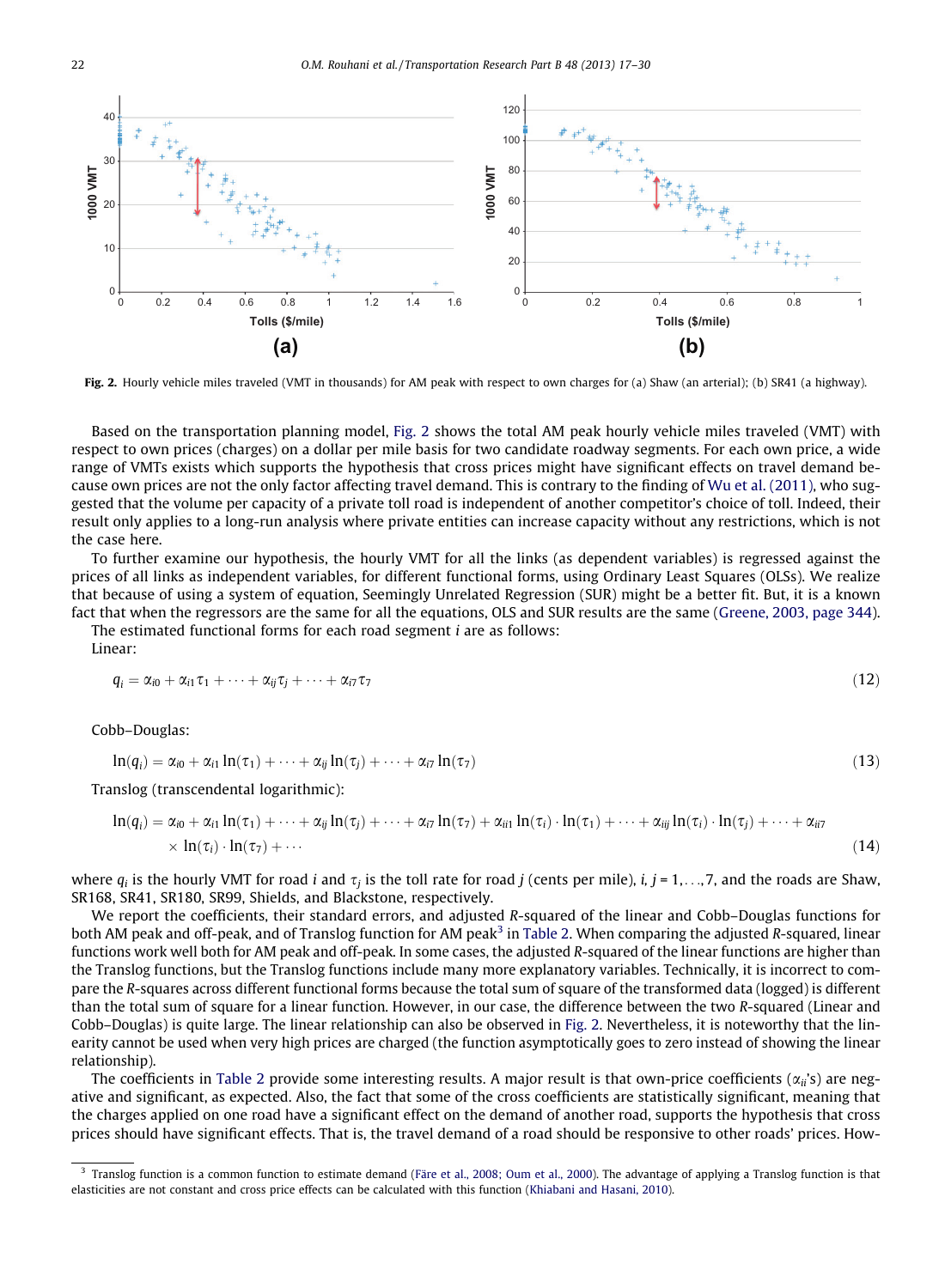<span id="page-6-0"></span>

| Table 2                                                                                                                                  |  |  |
|------------------------------------------------------------------------------------------------------------------------------------------|--|--|
| Various functional forms (a) linear and Cobb-Douglas for AM peak; (b) linear and Cobb-Douglas for off-peak; and (c) Translog for AM peak |  |  |

|                | $\alpha_{i0}$ | $\alpha_{i1}$ | $\alpha_{i2}$ | $\alpha_{i3}$ | $\alpha_{i4}$ | $\alpha_{i5}$ | $\alpha_{i6}$ | $\alpha_{i7}$ | Adj. $R^2$ |
|----------------|---------------|---------------|---------------|---------------|---------------|---------------|---------------|---------------|------------|
| (a)            |               |               |               |               |               |               |               |               |            |
| Linear         |               |               |               |               |               |               |               |               |            |
| $q_{1}$        | 34.23         | $-0.316$      | 0.019         | 0.034         | 0.016         | 0.044         | 0.012         | $-0.002$      | 0.949      |
|                | (89.79)       | $(-44.76)$    | (2.07)        | (3.56)        | (2.48)        | (3.62)        | (1.39)        | $(-0.16)$     |            |
| $q_{2}$        | 54.28         | 0.022         | $-0.629$      | 0.095         | $-0.062$      | 0.021         | $-0.003$      | 0.037         | 0.98       |
|                | (140.92)      | (3.13)        | $(-67.14)$    | (9.96)        | $(-9.67)$     | (1.67)        | $(-0.34)$     | (3.27)        |            |
| $q_3$          | 105.56        | 0.016         | 0.108         | $-1.264$      | 0.039         | 0.101         | 0.032         | 0.097         | 0.983      |
|                | (157.21)      | (1.27)        | (6.59)        | $(-75.76)$    | (3.51)        | (4.66)        | (2.11)        | (4.9)         |            |
| $q_4$          | 56.75         | 0.014         | $-0.059$      | $-0.011$      | $-0.473$      | $-0.067$      | 0.017         | $-0.024$      | 0.941      |
|                | (67.65)       | (0.91)        | $(-2.9)$      | $(-0.53)$     | $(-33.71)$    | $(-2.48)$     | (0.93)        | $(-0.99)$     |            |
| $q_{5}$        | 120.14        | 0.044         | 0.01          | 0.109         | 0.007         | $-1.761$      | 0.031         | 0.077         | 0.978      |
|                | (139.38)      | (2.78)        | (0.46)        | (5.1)         | (0.51)        | $(-63.4)$     | (1.6)         | (3.04)        |            |
| $q_{6}$        | 14.17         | 0.019         | 0.003         | 0.017         | 0.027         | 0.03          | $-0.148$      | $-0.000$      | 0.935      |
|                | (82.24)       | (6.1)         | (0.72)        | (3.92)        | (9.39)        | (5.36)        | $(-38.73)$    | $(-0.02)$     |            |
| q <sub>7</sub> | 14.35         | 0.007         | 0.019         | 0.109         | 0.007         | 0.009         | 0.002         | $-0.253$      | 0.892      |
|                | (52.16)       | (1.36)        | (2.91)        | (15.91)       | (1.44)        | (0.96)        | (0.37)        | $(-31.14)$    |            |
|                |               |               |               |               |               |               |               |               |            |
| Cobb Douglas*  |               |               |               |               |               |               |               |               |            |
| $ln(q_1)$      | 3.467         | $-0.406$      | 0.047         | 0.038         | 0.059         | 0.08          | 0.035         | 0.038         | 0.702      |
|                | (66.4)        | $(-16.71)$    | (1.8)         | (1.43)        | (2.53)        | (2.69)        | (1.27)        | (1.42)        |            |
| $ln(q_2)$      | 3.979         | 0.023         | $-0.418$      | 0.103         | $-0.011$      | 0.037         | 0.028         | 0.042         | 0.612      |
|                | (59.13)       | (0.73)        | $(-12.38)$    | (3.03)        | $(-0.36)$     | (0.97)        | (0.81)        | (1.23)        |            |
| $ln(q_3)$      | 4.645         | 0.014         | 0.048         | $-0.372$      | 0.025         | 0.080         | 0.022         | 0.029         | 0.597      |
|                | (77.39)       | (0.52)        | (1.58)        | $(-12.29)$    | (0.95)        | (2.34)        | (0.7)         | (0.95)        |            |
| $ln(q_4)$      | 4.148         | 0.016         | $-0.021$      | 0.035         | $-0.439$      | 0.044         | 0.025         | 0.019         | 0.766      |
|                | (62.18)       | (0.53)        | $(-0.63)$     | (1.03)        | $(-14.77)$    | (1.17)        | (0.71)        | (0.55)        |            |
| $ln(q_5)$      | 4.792         | 0.029         | 0.011         | 0.040         | 0.017         | $-0.374$      | 0.035         | 0.034         | 0.54       |
|                | (72.33)       | (0.95)        | (0.34)        | (1.19)        | (0.59)        | $(-9.95)$     | (1.02)        | (1.01)        |            |
| $ln(q_6)$      | 2.613         | 0.032         | 0.020         | 0.053         | 0.80          | 0.043         | $-0.346$      | 0.028         | 0.655      |
|                | (55.5)        | (1.45)        | (0.83)        | (2.22)        | (3.83)        | (1.63)        | $(-14.03)$    | (1.14)        |            |
| $ln(q_7)$      | 2.623         | 0.053         | 0.027         | 0.148         | 0.036         | 0.063         | 0.030         | $-0.464$      | 0.581      |
|                | (38.62)       | (1.66)        | (0.78)        | (4.32)        | (1.18)        | (1.62)        | (0.83)        | $(-13.32)$    |            |
|                |               |               |               |               |               |               |               |               |            |
| (b)            |               |               |               |               |               |               |               |               |            |
| Linear         |               |               |               |               |               |               |               |               |            |
| $q_{1}$        | 15.72         | $-0.319$      | $-0.004$      | 0.013         | 0.012         | 0.007         | 0.015         | $-0.001$      | 0.932      |
|                | (67.13)       | $(-37.82)$    | $(-0.41)$     | (1.72)        | (2.32)        | (0.97)        | (1.73)        | $(-0.11)$     |            |
| $q_{2}$        | 27.33         | $-0.01$       | $-0.487$      | 0.03          | $-0.046$      | $-0.018$      | $-0.003$      | 0.004         | 0.982      |
|                | (128.61)      | $(-1.28)$     | $(-61.94)$    | (4.47)        | $(-9.67)$     | $(-2.72)$     | $(-0.43)$     | (0.59)        |            |
| $q_3$          | 56.73         | 0.028         | 0.054         | $-1.005$      | $-0.008$      | 0.059         | 0.013         | 0.013         | 0.982      |
|                | (130.53)      | (1.77)        | (3.35)        | (73.36)       | $(-0.83)$     | (4.31)        | (0.78)        | (0.87)        |            |
| $q_4$          | 28.62         | $-0.046$      | $-0.07$       | $-0.063$      | $-0.284$      | $-0.03$       | 0.011         | $-0.044$      | 0.898      |
|                | (48.21)       | $(-2.15)$     | $(-3.18)$     | $(-3.53)$     | $(-21.63)$    | $(-1.58)$     | (0.50)        | $(-2.07)$     |            |
| q <sub>5</sub> | 55.17         | 0.028         | $-0.008$      | 0.063         | $-0.01$       | $-1.012$      | $-0.001$      | $-0.023$      | 0.976      |
|                | (102.53)      | (1.45)        | $(-0.42)$     | (3.72)        | $(-0.87)$     | $(-59.54)$    | $(-0.03)$     | $(-1.18)$     |            |
|                | 6.78          | 0.011         | $-0.011$      | 0.006         | 0.012         | 0.008         | $-0.141$      | 0.006         | 0.935      |
| $q_{6}$        | (68.89)       | (2.98)        | $(-3.02)$     | (1.93)        | (5.55)        | (2.48)        | $(-38.17)$    | (1.65)        |            |
|                |               | $-0.008$      |               |               |               | 0             |               | $-0.139$      | 0.871      |
| $q_7$          | 5.61          |               | 0.004         | 0.06          | 0.002         |               | $-0.005$      |               |            |
|                | (37.96)       | $(-1.48)$     | (0.77)        | (12.93)       | (0.62)        | (0.01)        | $(-0.85)$     | $(-26.42)$    |            |

(continued on next page) 23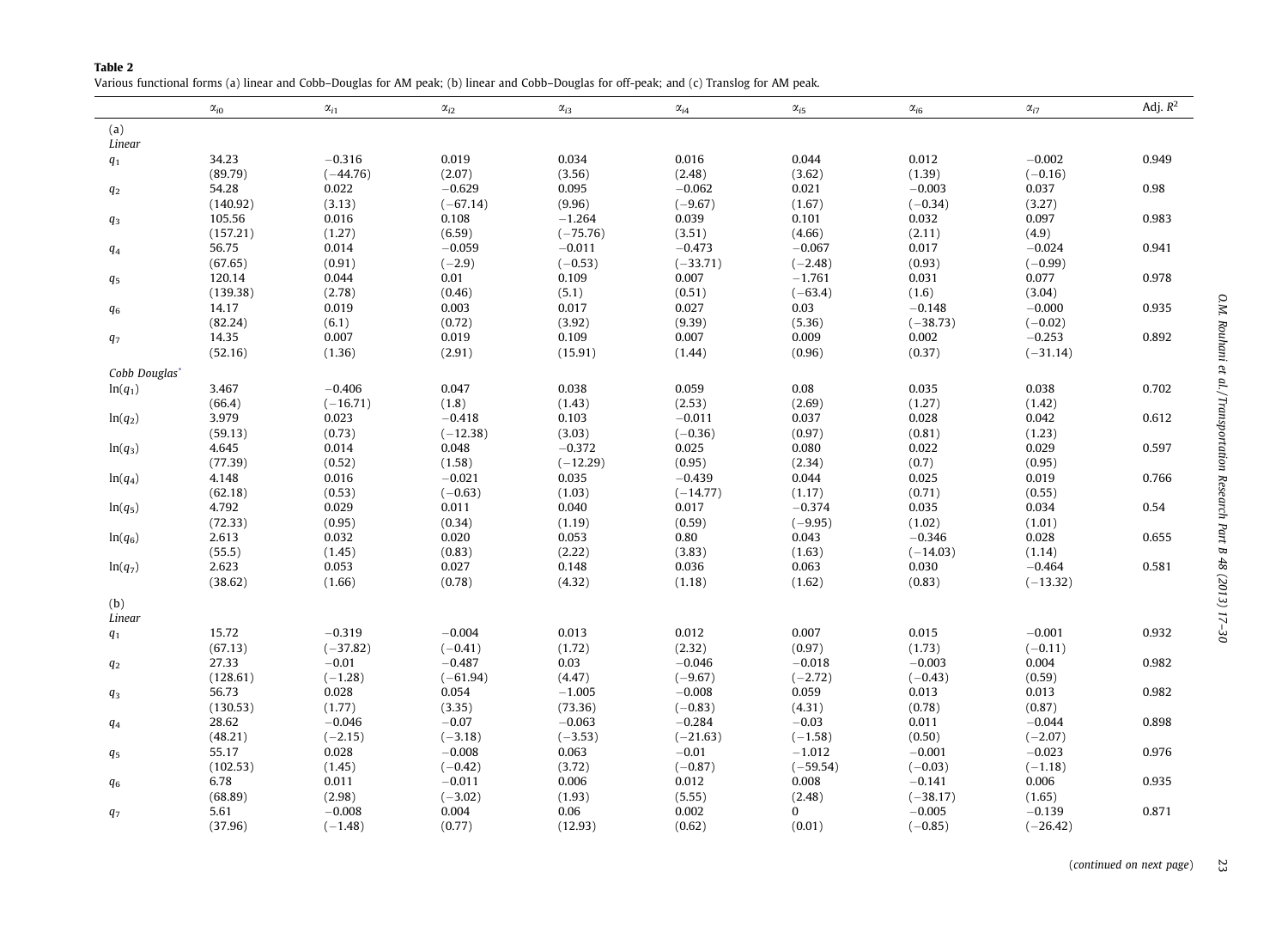<span id="page-7-0"></span>

| <b>Table 2</b> (continued) |  |  |
|----------------------------|--|--|
|----------------------------|--|--|

|                               |               | $\alpha_{i0}$ | $\alpha_{i1}$ |               | $\alpha_{i2}$ |               | $\alpha_{i3}$ |                | $\alpha_{i4}$  |                | $\alpha_{i5}$  | $\alpha_{i6}$  |                | $\alpha_{i7}$  |                | Adj. $R^2$ |
|-------------------------------|---------------|---------------|---------------|---------------|---------------|---------------|---------------|----------------|----------------|----------------|----------------|----------------|----------------|----------------|----------------|------------|
| Cobb Douglas'                 |               |               |               |               |               |               |               |                |                |                |                |                |                |                |                |            |
| $ln(q_1)$                     |               | 5.07          |               | $-0.586$      | 0.066         |               |               | 0.087<br>0.005 |                |                | 0.078          | 0.041          |                | 0.039          |                | 0.74       |
|                               |               | (80.89)       |               | $(-17.18$     | (1.89)        |               | (2.67)        |                | (0.16)         |                | (2.38)         | (1.44)         |                | (1.18)         |                |            |
| $ln(q_2)$                     |               | 5.655         | 0.077         |               | $-0.635$      |               | 0.14          |                | $-0.046$       |                | 0.088          |                | $-0.033$       | 0.024          |                | 0.692      |
|                               |               | (64.94)       | (1.63)        |               |               | $(-13.05)$    | (3.09)        |                | $(-1.13)$      |                | (1.94)         |                | $(-0.82)$      | (0.54)         |                |            |
| $ln(q_3)$                     |               | 6.349         | 0.031         |               | 0.077         |               | $-0.623$      |                | 0.029          |                | 0.135          | 0.038          |                | 0.032          |                | 0.638      |
|                               |               | (70.24)       | (0.62)        |               | (1.52)        |               | $(-13.21)$    |                | (0.7)          |                | (2.86)         | (0.91)         |                | (0.68)         |                |            |
| $ln(q_4)$                     |               | 5.843         | 0.022         |               | 0.003         |               | 0.02          |                | $-0.596$       |                | 0.02           | 0.006          |                | 0.036          |                | 0.802      |
|                               |               | (72.85)       | (0.50)        |               | (0.06)        |               | (0.48)        |                | $(-15.96)$     |                | (0.48)         | (0.16)         |                | (0.87)         |                |            |
| $ln(q_5)$                     |               | 6.337         | 0.05          |               | 0.027         |               | 0.118         |                | 0.027          |                | $-0.688$       | 0.029          |                | 0.056          |                | 0.654      |
|                               |               | (60.97)       | (0.88)        |               | (0.47)        |               | (2.18)        |                | (0.55)         |                | $(-12.73)$     | (0.61)         |                | (1.03)         |                |            |
| $ln(q_6)$                     |               | 4.178         | 0.083         |               | $-0.038$      |               | 0.025         |                | 0.076          |                | 0.057          |                | $-0.436$       | 0.01           |                | 0.731      |
|                               |               | (74.5)        | (2.72)        |               | $(-1.22)$     |               | (0.85)        |                | (2.92)         |                | (1.95)         |                | $(-17.05)$     | (0.35)         |                |            |
| $ln(q_7)$                     |               | 3.978         | 0.065         |               | 0.026         |               | 0.244         |                | 0.036          |                | 0.035          | 0.013          |                | $-0.673$       |                | 0.74       |
|                               |               |               |               |               |               |               |               |                |                |                |                |                |                |                |                |            |
|                               | $\alpha_{i0}$ | $\alpha_{i1}$ | $\alpha_{i2}$ | $\alpha_{i3}$ | $\alpha_{i4}$ | $\alpha_{i5}$ | $\alpha_{i6}$ | $\alpha_{i7}$  | $\alpha_{ii1}$ | $\alpha_{ii2}$ | $\alpha_{ii3}$ | $\alpha_{ii4}$ | $\alpha_{ii5}$ | $\alpha_{ii6}$ | $\alpha_{ii7}$ | Adj. $R^2$ |
| (C)<br>$\it Trans~Log^{*,**}$ |               |               |               |               |               |               |               |                |                |                |                |                |                |                |                |            |
| $ln(q_1)$                     | 3.666         | 0.995         | $-0.169$      | $-0.161$      | $-0.164$      | $-0.113$      | $-0.207$      | $-0.069$       | $-0.326$       | 0.014          | 0.059          | 0.069          | 0.047          | $-0.041$       | 0.023          | 0.969      |
|                               | (72.78)       | (17.83)       | $(-2.52)$     | $(-2.41)$     | $(-2.90)$     | $(-1.87)$     | $(-2.77)$     | $(-1.19)$      | $(-25.03)$     | (0.37)         | (1.77)         | (1.81)         | (0.97)         | $(-0.80)$      | (0.62)         |            |
| $ln(q_2)$                     | 4.155         | $-0.169$      | 1.208         | $-0.189$      | 0.020         | $-0.146$      | $-0.086$      | $-0.115$       | 0.013          | $-0.401$       | 0.091          | $-0.031$       | $-0.063$       | 0.053          | 0.109          | 0.969      |
|                               | (72.79)       | $(-2.67)$     | (16.13)       | $(-2.49)$     | (0.31)        | $(-2.13)$     | $(-1.01)$     | $(-1.75)$      | (0.30)         | $(-20.76)$     | (2.23)         | $(-0.90)$      | $(-1.68)$      | (1.10)         | (2.46)         |            |
| $ln(q_3)$                     | 4.812         | $-0.115$      | $-0.173$      | 1.300         | $-0.099$      | $-0.130$      | $-0.136$      | $-0.158$       | $-0.002$       | $-0.029$       | $-0.418$       | 0.075          | 0.183          | $-0.061$       | 0.058          | 0.949      |
|                               | (75.53)       | $(-1.63)$     | $(-2.08)$     | (15.38)       | $(-1.38)$     | $(-1.70)$     | $(-1.44)$     | $(-2.16)$      | $(-0.06)$      | $(-0.63)$      | $(-18.96)$     | (1.75)         | (3.19)         | $(-1.30)$      | (1.34)         |            |
| $ln(q_4)$                     | 4.078         | $-0.046$      | 0.015         | $-0.063$      | 0.726         | $-0.084$      | $-0.052$      | 0.035          | 0.04           | $-0.122$       | 0.058          | $-0.251$       | 0.061          | 0.021          | $-0.019$       | 0.992      |
|                               | (111.51)      | $(-1.14)$     | (0.32)        | $(-1.29)$     | (17.64)       | $(-1.92)$     | $(-0.96)$     | (0.83)         | (1.45)         | $(-5.55)$      | (2.36)         | $(-24.68)$     | (2.71)         | (0.83)         | $(-0.61)$      |            |
| $ln(q_5)$                     | 4.817         | 0.000         | 0.002         | $-0.089$      | $-0.106$      | 1.236         | $-0.156$      | $-0.062$       | 0.088          | $-0.103$       | 0.064          | $-0.005$       | $-0.419$       | 0.029          | 0.084          | 0.912      |
|                               | (55.55)       | (0.00)        | (0.02)        | $(-0.77)$     | $(-1.09)$     | (11.88)       | $(-1.21)$     | $(-0.62)$      | (1.06)         | $(-1.82)$      | (0.81)         | $(-0.09)$      | $(-14.16)$     | (0.40)         | (1.27)         |            |
| $ln(q_6)$                     | 2.925         | $-0.250$      | $-0.107$      | $-0.189$      | $-0.190$      | $-0.158$      | 0.864         | $-0.249$       | 0.122          | $-0.004$       | 0.027          | 0.038          | 0.007          | $-0.313$       | 0.008          | 0.933      |
|                               | (47.05)       | $(-3.63)$     | $(-1.31)$     | $(-2.29)$     | $(-2.71)$     | $(-2.11)$     | (9.38)        | $(-3.48)$      | (1.92)         | $(-0.07)$      | (0.59)         | (0.91)         | (0.13)         | $(-12.82)$     | (0.14)         |            |
| $ln(q_7)$                     | 2.915         | $-0.094$      | $-0.223$      | $-0.557$      | $-0.190$      | $-0.147$      | $-0.256$      | 0.781          | 0.125          | 0.018          | 0.163          | $-0.016$       | 0.031          | $-0.127$       | $-0.341$       | 0.942      |
|                               | (38.68)       | $(-1.12)$     | $(-2.26)$     | $(-5.57)$     | $(-2.24)$     | $(-1.63)$     | $(-2.29)$     | (8.99)         | (2.26)         | (0.31)         | (3.22)         | $(-0.25)$      | (0.53)         | $(-1.88)$      | $(-15.02)$     |            |

\* To solve the problem of zero toll rates for the log functions when using the Cobb Douglas and TransLog functions, 1 cent was added to all the toll rates.<br>\*\* Not all the TransLog functions' coefficients are reported in th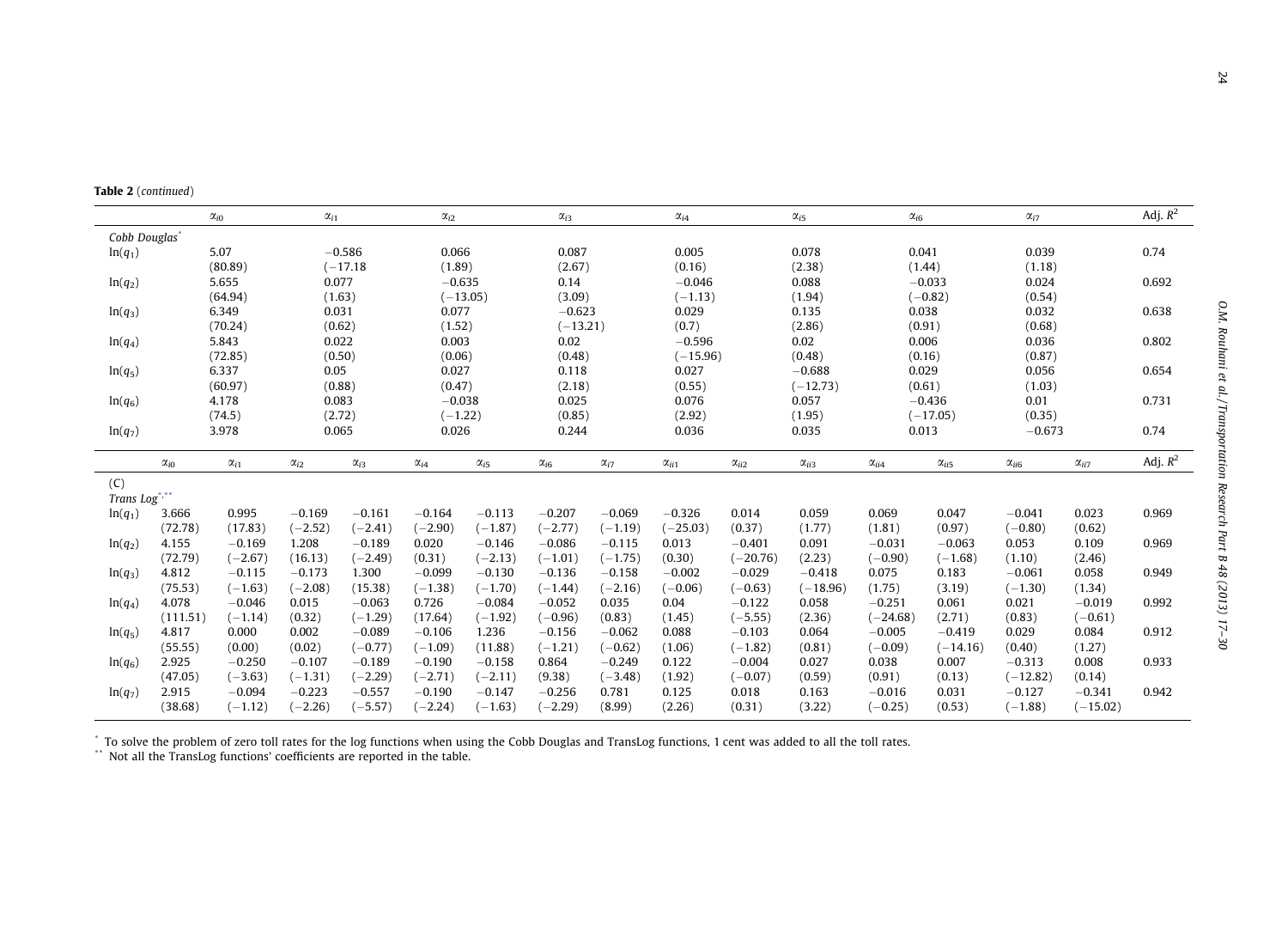ever, in some cases, as shown in [Table 2,](#page-6-0) travel demand for a given road is not always significantly affected by cross prices (e.g.,  $q_1$  and  $\tau_7$ ,  $\alpha_{17}$  is not significant in linear, Cobb Douglas, and Translog functions).

Another interesting result is that for most roads, the own-price elasticities for AM peak are higher (in absolute values, since elasticities are usually defined in absolute values) than those of off-peak, which likely related to the fact that higher prices are charged for AM peak. It is well-known that peak elasticities should be lower than off-peak because for peak hours, users have less choice and mandatory travel for work. Since the charges are higher for AM peak, their elasticities are also higher due to increasing elasticities in own prices. The own-price elasticities for linear functions are  $\frac{\alpha_{ii}\tau_i}{q_i}(\alpha_{ii}$ 's are negative), and for Translog functions are  $\alpha_{ii}$  +  $\alpha_{iii}$  . In( $\tau_i$ ) ( $\alpha_{iii}$ 's are negative). So the own-price elasticities for both the Translog and linear functions increase in absolute value (decrease in real value) when own prices increase because the second derivatives ( $\alpha_{iii}$  for Translog) are negative. As a result, when higher tolls are charged, higher elasticities are expected for peak periods, as shown in [Table 2.](#page-6-0)

A major finding is that cross price effects can change depending on the level of demand. For instance, the  $\alpha_{25}$  in the linear functions has positive sign for AM peak [\(Table 2a](#page-6-0)) and negative sign for off-peak hours ([Table 2b](#page-6-0)), i.e. Road No. 5 (SR99) is a substitute for Road No. 2 (SR168) on AM peak hours, and is a complement for SR168 on off-peak hours. This suggests that roads can be complements to each other at some levels of demand and become substitutes for each other at other levels. This finding can be crucial not only for a concession model but also for any kind of pricing scheme.

One of the main drivers of the cross prices effects is distance. The closer in proximity the roads are, the more significant the cross prices' coefficients. This is due to the effects of cross charges (prices) on travel demand entering or exiting a prime road, which are higher for roads in closer proximity. However, this is not true for some roads that are far from each other and their effects on each other are still significant. For example, the coefficient of SR180's toll ( $\alpha_{14}$ ) is significant in both Shaw's demand equations ([Table 2](#page-6-0)a and b, linear equations- $q_1$ ) although these road segments are relatively far from each other. On the other hand, the effect of Blackstone's charges on SR41's demand  $(\alpha_{37})$  is not significant for off-peak hours ([Table 2b](#page-6-0), linear equation- $q_3$ ) even though these roads are right next to each other. In addition, the cross price effects are not symmetric (looking at the table, for the linear functions,  $\alpha_{ii} \neq \alpha_{ii}$ , it can be seen that the cross price coefficients are not the same.

Looking at the Translog function coefficients ([Table 2](#page-6-0)c), all the  $\alpha_{iii}$  s (the coefficient of ln( $\tau_i$ ) $^2$  in Eq. [\(14\)\)](#page-5-0) are negative and significant. For Translog functions, the own-price elasticities equal  $\frac{d\ln(q_i)}{d\ln(\tau_i)}=\alpha_{ii}+\alpha_{iii}\cdot\ln(\tau_i)\cdot\alpha_{iii}$  is negative and for most of the toll values (usually higher than 5–10 cents), the own-price elasticities decrease when the prices increase (the second derivatives are  $\frac{d^2\ln(q_i)}{d\ln(\tau_i)^2}=\alpha_{iii}$ ). This supports the hypothesis that a linear demand function can be a specification for the data because of the decreasing own-price elasticities characteristic of linear functions.4

However, this result might not hold true for higher charges. Our data did not include the right tail of the demand functions. Hence, the adjusted R-squared of the linear demand functions is even higher than those of the Translog functions, which could be reversed if we had more data on the tails of the demand functions. Nevertheless, the simplicity offered by the linear functions makes its use reasonable for our analysis.

### 4.2. Profit maximization

Realizing the demand functions, we can solve the profit maximization problems. When using different privatization structures, the first order conditions and the resulting prices will change. So, transferring the ownership to one owner (monopoly) should result in different prices than from the prices of oligopoly. The demand functions used for the analysis are the linear functions with all the coefficients, even the statistically non-significant ones.

[Table 3](#page-9-0) reports the results of solving the first order systems of equations for various ownership structures, which consist of single ownership of each of roads, ownership of all highways, ownership of all roads (monopoly and oligopoly), and two cases of socially optimal pricing. The oligopoly cases represent markets in which each road is owned by a separate firm/owner, and no firm owns more than one road. We should add that our model is unable to capture cross price elasticities between off-peak and peak periods due to the limitations of Fresno's transportation planning model. Future studies may address this limitation.

The total change in welfare in [Table 3](#page-9-0) is the sum of two measures: first, the change in total travel time (in dollars) and second, the decrease in welfare due to the decrease in travel demand, resulting from any charge, which is calculated hourly and based on the rule of half ([Victoria Transport Policy Institute, 2012\)](#page-13-0).

The first observation that arises from this analysis is that in most privatization cases (cases 1 through 10), total travel time is worse (higher) than those of the base case (case 0), i.e., average users are worse off compared to the base case. Thus, privatization should be accompanied with a limit(s) for tolls (toll ceilings). However, privatization of Highway#4 (SR99) is welfare enhancing even without regulations (for both AM peak and off-peak hours), so it is possible to successfully privatize a highway without any price limitations. We will revisit this topic in the social welfare analysis section. Another finding is that in most cases, the AM peak prices are higher than off-peak prices. But, the prices of highways are not necessarily higher than

 $^4$  For linear functions, elasticities are: dln q<sub>i</sub>/dln  $\tau_i = \alpha_i \cdot \tau_i/q_i$ , so linear functions and Translog functions are similar in that for both, elasticities decrease as prices increase (second derivatives are negative). Translog functions' elasticties are not restricted in this regard. Nevertheless, their elasticities were found to decrease with increasing prices (in our cases). Linear functions restrict the elasticities to be decreasing in prices, and based on the Translog function characteristic, this restriction does not pose a problem. However, the elasticity functions are different in forms.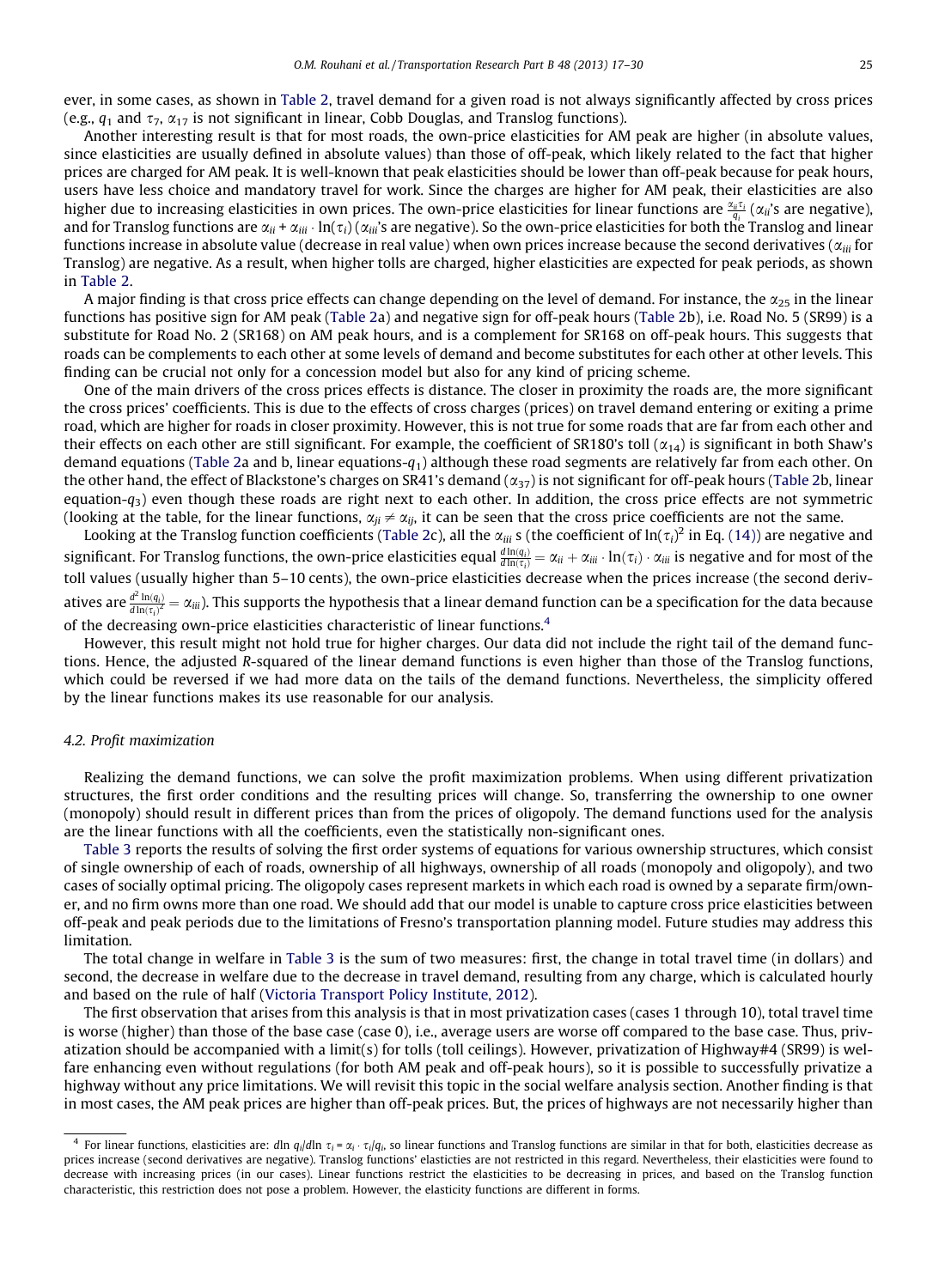|         | Scenario                                      |                          |                          | Optimal (Equ.) Prices (cents/mile) |                          |                          |                          |                          | Total hourly             | Travel time                          |                                    | <b>Total VMT</b> |                          | Reduced demand                    | Total hourly welfare     |
|---------|-----------------------------------------------|--------------------------|--------------------------|------------------------------------|--------------------------|--------------------------|--------------------------|--------------------------|--------------------------|--------------------------------------|------------------------------------|------------------|--------------------------|-----------------------------------|--------------------------|
|         |                                               |                          |                          | SR168 SR41 SR180 SR99 Shaw         |                          |                          |                          | Shields Blackstone       | profits (1000 \$)        | <b>Total</b> travel<br>time (Veh-hr) | Hourly welfare<br>change (1000 \$) |                  | No.<br>trips             | Hourly welfare<br>change (1000\$) | change (1000\$)          |
| (a)     |                                               |                          |                          |                                    |                          |                          |                          |                          |                          |                                      |                                    |                  |                          |                                   |                          |
| Case 0  | Basecase                                      |                          |                          |                                    |                          |                          |                          |                          | $\overline{\phantom{a}}$ | 103,579                              | $\overline{\phantom{a}}$           | 3,561,877        |                          |                                   | $\overline{\phantom{a}}$ |
| Case 1  | HW1                                           | 33                       |                          |                                    |                          |                          |                          |                          | 10.7                     | 104,566                              | $-19.8$                            | 3,575,961        | 118                      | $-0.10$                           | $-19.8$                  |
| Case 2  | HW <sub>2</sub>                               |                          | 35                       |                                    |                          |                          |                          |                          | 23.3                     | 105,066                              | $-29.8$                            | 3,586,574        | 177                      | $-0.16$                           | $-29.9$                  |
| Case 3  | HW3                                           | $\overline{\phantom{0}}$ | $\overline{\phantom{m}}$ | 60                                 | $\overline{\phantom{0}}$ | $\overline{\phantom{0}}$ | $\overline{\phantom{a}}$ | $\overline{\phantom{m}}$ | 10.9                     | 104,687                              | $-22.2$                            | 3,567,505        | 181                      | $-0.27$                           | $-22.4$                  |
| Case 4  | HW4                                           |                          |                          | $\overline{\phantom{0}}$           | 26                       | $\overline{\phantom{0}}$ | $\overline{\phantom{a}}$ | $\qquad \qquad -$        | 23.7                     | 103,301                              | 5.6                                | 3,580,953        | 157                      | $-0.10$                           | 5.5                      |
| Case 5  | Arterial1                                     |                          |                          |                                    | $\overline{\phantom{0}}$ | 41                       | $\overline{\phantom{a}}$ | $\overline{\phantom{m}}$ | 6.7                      | 103,960                              | $-7.6$                             | 3,571,988        | 93                       | $-0.10$                           | $-7.7$                   |
| Case 6  | Arterial <sub>2</sub>                         |                          |                          |                                    |                          | $\overline{\phantom{0}}$ | 43                       | $\overline{\phantom{0}}$ | 2.6                      | 104,129                              | $-11.0$                            | 3,565,636        | 40                       | $-0.04$                           | $-11.1$                  |
| Case 7  | Arterial3                                     |                          |                          | $\overline{a}$                     | $\overline{\phantom{0}}$ | $\qquad \qquad$          | $\overline{\phantom{0}}$ | 28                       | 1.7                      | 103.670                              | $-1.8$                             | 3,565,690        | 32                       | $-0.02$                           | $-1.8$                   |
| Case 8  | All HWs (Olig)                                | 44                       | 46                       | 54                                 | 36                       | $\overline{\phantom{0}}$ | $\overline{\phantom{a}}$ | $\overline{\phantom{m}}$ | 75.4                     | 110,501                              | $-138.4$                           | 3,638,846        | 760                      | $-0.86$                           | $-139.3$                 |
| Case 9  | Monopoly                                      | 54                       | 60                       | 57                                 | 42                       | 77                       | 87                       | 64                       | 107.7                    | 111,930                              | $-167.0$                           | 3,678,224        | 1293                     | $-2.04$                           | $-169.1$                 |
| Case 10 | Oligopoly                                     | 47                       | 49                       | 54                                 | 38                       | 64                       | 64                       | 43                       | 104.6                    | 109,800                              | $-124.4$                           | 3,667,686        | 1057                     | $-1.36$                           | $-125.8$                 |
| Case 11 | Social Optimal pricing                        | 28                       | 22                       | 16                                 | 18                       | 30                       | 32                       | 6                        | 72                       | 100,078                              | 70.0                               | 3,580,068        | 394                      | $-0.21$                           | 69.8                     |
| Case 12 | Social Optimal pricing-2                      | 27                       | 22                       | 14                                 | 18                       | $\overline{\phantom{0}}$ |                          | $\qquad \qquad -$        | 56                       | 100,420                              | 63.2                               | 3,571,621        | 316                      | $-0.16$                           | 63.0                     |
| (b)     |                                               |                          |                          |                                    |                          |                          |                          |                          |                          |                                      |                                    |                  |                          |                                   |                          |
| Case 0  | Basecase                                      |                          |                          |                                    |                          |                          |                          |                          | $\qquad \qquad -$        | 36,046                               | $\overline{\phantom{m}}$           | 1,477,408        | $\overline{\phantom{0}}$ |                                   | $\overline{\phantom{0}}$ |
| Case 1  | HW1                                           | 24                       | $\overline{\phantom{m}}$ | $\overline{\phantom{0}}$           |                          |                          |                          |                          | 2.7                      | 36,075                               | $-0.6$                             | 1,474,951        | 53                       | $-0.03$                           | $-0.6$                   |
| Case 2  | HW <sub>2</sub>                               |                          | 24                       | $\overline{\phantom{0}}$           |                          |                          |                          |                          | 7.4                      | 35,785                               | 5.2                                | 1,469,909        | 70                       | $-0.04$                           | 5.2                      |
| Case 3  | HW3                                           |                          | -                        | 30                                 |                          |                          |                          |                          | 3.3                      | 36,128                               | $-1.6$                             | 1,474,310        | 56                       | $-0.04$                           | $-1.7$                   |
| Case 4  | HW4                                           |                          |                          | ۳                                  | 24                       | $\overline{\phantom{0}}$ | $\overline{\phantom{a}}$ | $\overline{\phantom{m}}$ | 7.5                      | 35,740                               | 6.1                                | 1,474,704        | 81                       | $-0.05$                           | 6.1                      |
| Case 5  | Arterial1                                     |                          |                          | $\overline{\phantom{a}}$           | $\overline{\phantom{0}}$ | 18                       | $\overline{\phantom{0}}$ | $\overline{\phantom{m}}$ | 1.3                      | 35,880                               | 3.3                                | 1,475,559        | 23                       | $-0.01$                           | 3.3                      |
| Case 6  | Arterial <sub>2</sub>                         |                          |                          |                                    |                          | $\overline{\phantom{0}}$ | 16                       | $\overline{\phantom{m}}$ | 0.5                      | 35,686                               | 7.2                                | 1,475,815        | 9                        | 0.00                              | 7.2                      |
| Case 7  | Artyerial3                                    |                          |                          | $\overline{\phantom{0}}$           |                          | $\qquad \qquad$          | $\overline{\phantom{a}}$ | 28                       | 0.3                      | 36,085                               | $-0.8$                             | 1,477,666        | 13                       | $-0.01$                           | $-0.8$                   |
| Case 8  | All HWs (Olig)                                | 26                       | 29                       | 43                                 | 28                       | $\overline{\phantom{m}}$ | $\overline{\phantom{0}}$ | $\overline{\phantom{m}}$ | 20.5                     | 36,144                               | $-2.0$                             | 1,464,951        | 297                      | $-0.23$                           | $-2.2$                   |
| Case 9  | Monopoly                                      | 25                       | 31                       | 38                                 | 28                       | 26                       | 27                       | 20                       | 25.9                     | 36,281                               | $-4.7$                             | 1,467,043        | 354                      | $-0.25$                           | $-4.9$                   |
| Case 10 | Oligopoly                                     | 26                       | 30                       | 39                                 | 28                       | 27                       | 28                       | 26                       | 25.4                     | 36,374                               | $-6.7$                             | 1,501,248        | 361                      | $-0.26$                           | $-7.0$                   |
| Case 11 | Social optimal pricing                        | 11                       | 14                       | 11                                 | 13                       | 13                       | 14                       | 3                        | 19.1                     | 35,144                               | 18.0                               | 1,463,900        | 149                      | $-0.04$                           | 18.0                     |
|         | Case 12 Social optimal pricing-2 <sup>*</sup> | -11                      | 14                       | 9                                  | 11                       | $\overline{\phantom{0}}$ |                          |                          | 16.2                     | 35,182                               | 17.3                               | 1,465,366        | 114                      | $-0.03$                           | 17.3                     |

<span id="page-9-0"></span>Table 3Results of various tolling regimes for (a) AM peak (b) off-peak.

To find socially optimal prices, we use <sup>a</sup> simple local search algorithm considering Tabu search ideas. For more information about Tabu Search, see [Poorzahedy](#page-13-0) and Rouhani (2007).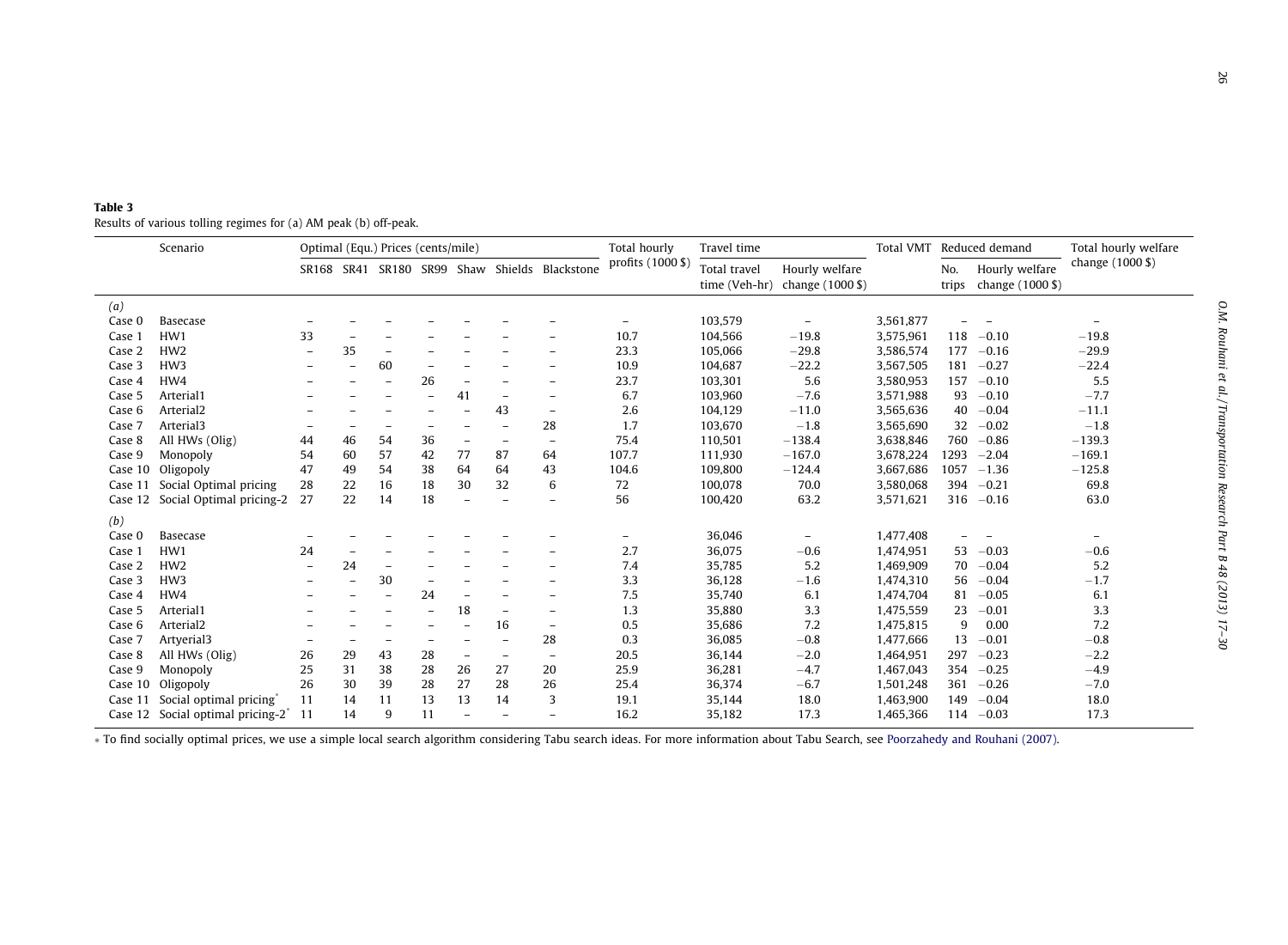the prices of arterials. These results confirm that flexible but limited tolls are important; toll limits should be different for different periods of time. Also, AM peak private cases are more prone to reducing welfare than are off-peak cases, and in instances where welfare is reduced, the negative effects are greater for the AM cases than for off-peak cases. This provides an important policy insight regarding scheduling toll limits.

As an interesting example, for the monopoly case (case 9) and AM peak [\(Table 3a](#page-9-0)), the prices charged for the arterials are significantly higher than those of highways. This can be related to the fact that the private owner attempts to direct the flows from arterials to highways, which worsens the flow pattern in terms of total travel time. As an extreme result of pricing, for the monopoly case – AM peak (case 9, [Table 3](#page-9-0)a), total travel time is about 7% higher than the total travel time of base case. Also, the total profits gathered from the oligopoly and monopoly cases for both periods are very close even though the prices charged for some roads in the monopoly cases are much higher than the oligopoly prices. Theoretically, this possibly points to private road owners' expectation of an aggressive response from other owners to their price change, which results in a solution close to a monopoly ([Díaz et al., 2010](#page-12-0)). The aggressive response could be a concern in practice, but it is outside the scope of the model.

[Table 3](#page-9-0) also reports the socially optimal pricing for two cases, case 11 (when only highways are priced) and case 12 (when all road segments are priced). The socially optimal prices are calculated based on minimizing total travel time (the total VMT or the combination of these can be also used). The socially optimal prices are much lower than the prices charged for the privately owned cases, sometimes approaching less than one-third.

While unlimited private charges can increase the total travel time, socially optimal prices can decrease the total travel time by about 3%. Using social cost pricing, charging arterial road users, in addition to highway users, can help to decrease total travel time, and for the AM peak cases the difference is significant (about 0.5% decrease going from case 12 to case 11). Although 0.5% change in the total travel time might seem trivial, for a large-size city, this change might lead to millions of dollars of time saving. This shows that in addition to highway/freeways, we should reconsider privatizing/pricing arterials.

The significant difference between socially optimal prices for peak and off-peak periods ([Table 3a](#page-9-0) vs. [3](#page-9-0)b) suggests that flexible but limited price schedules should be involved in leasing agreements. For all the cases studied, limiting the prices (price ceilings) guarantees that prices will be set at socially optimal levels. In fact, the calculated solution of the constrained optimization problems, using new constrained first order conditions and the Bertrand–Nash equilibrium concept, is at the price limits (which are set at socially optimal levels). This is true for all profit maximization cases. However, in general, some private owners may undercut the socially optimal prices, which are set as the maximum prices to be charged, to increase their profits which in turn, requires a lower limit(s) for the prices as well as an upper limit(s). If there is a possibility of undercutting, the policy maker(s) should set rigid prices (both lower and upper limits).

# 4.3. Social welfare analysis

The main goal of the policy makers is to improve the transportation system performance. Different measures are typically considered. One important, but not comprehensive and rather isolated, measure is the usage of the resources, i.e., volume per capacity for roads. [Fig. 3](#page-11-0) shows the volume per capacity for different ownership structures on two candidate roadway segments. For both unlimited private ownership structures, monopoly and oligopoly cases, the volumes per capacity are set at very low levels, implying the underusage of resources; especially, the monopoly cases' volume per capacities are the lowest (Mon. cases in both figures). Also, highway-only socially optimal pricing (S.O.2 case) can increase volume per capacity beyond the base case [\(Fig. 3](#page-11-0)a), implying overusage of resources (arterials). This suggests that even for socially optimal pricing, some arterials should be priced to improve the usage of roads.

[Table 4](#page-11-0) presents a number of typical system-level measures for different tolling regimes. The figures reported in the table are the combination of off-peak (18 h) and peak (6 h). For simplicity, we only considered the AM peak results. Another reason for the replacement is that PM peak volumes are noisier than those of AM peak. Modeling the PM peak is more challenging because of the lower estimation power. The annual total change in welfare is the sum of the change in travel time and the decrease in welfare from the demand decrease. Other variables such as environmental effects, gasoline consumption, and total VMT could be added to the welfare measure. Nevertheless, most of these measures are correlated to total travel time. In fact, adding these measures to the calculation will increase the absolute values of the welfare measure, possibly non-linearly.

The first and perhaps the most important result is that unconstrained pricing can decrease social welfare relative to the base case. In that case, a high percentage of the decrease results from higher total travel time, due to inefficient pricing for the whole system (even though it might be efficient for the private roads). The decrease in social welfare can be enormous for a city like Fresno.

While unlimited pricing can worsen the situation, using socially optimal charges or limiting the prices can drastically improve system performance. Instead of a loss of around \$300 million per year, the transportation system could increase welfare by about \$200 million annually.<sup>5</sup> Most of the welfare effect is from the changes in total travel time rather than suppressing trips. This result is due to more efficient rerouting. However, the result might be a product of our model specification (i.e., the model might underestimate the welfare loss due to decrease in trips).

<sup>&</sup>lt;sup>5</sup> The revenue from pricing, at least partially considering private entity profits, can be redistributed to users either in the form of direct payments or improvement of the transportation system. So, the charges are not social welfare costs but rather transfers from one group of people to another.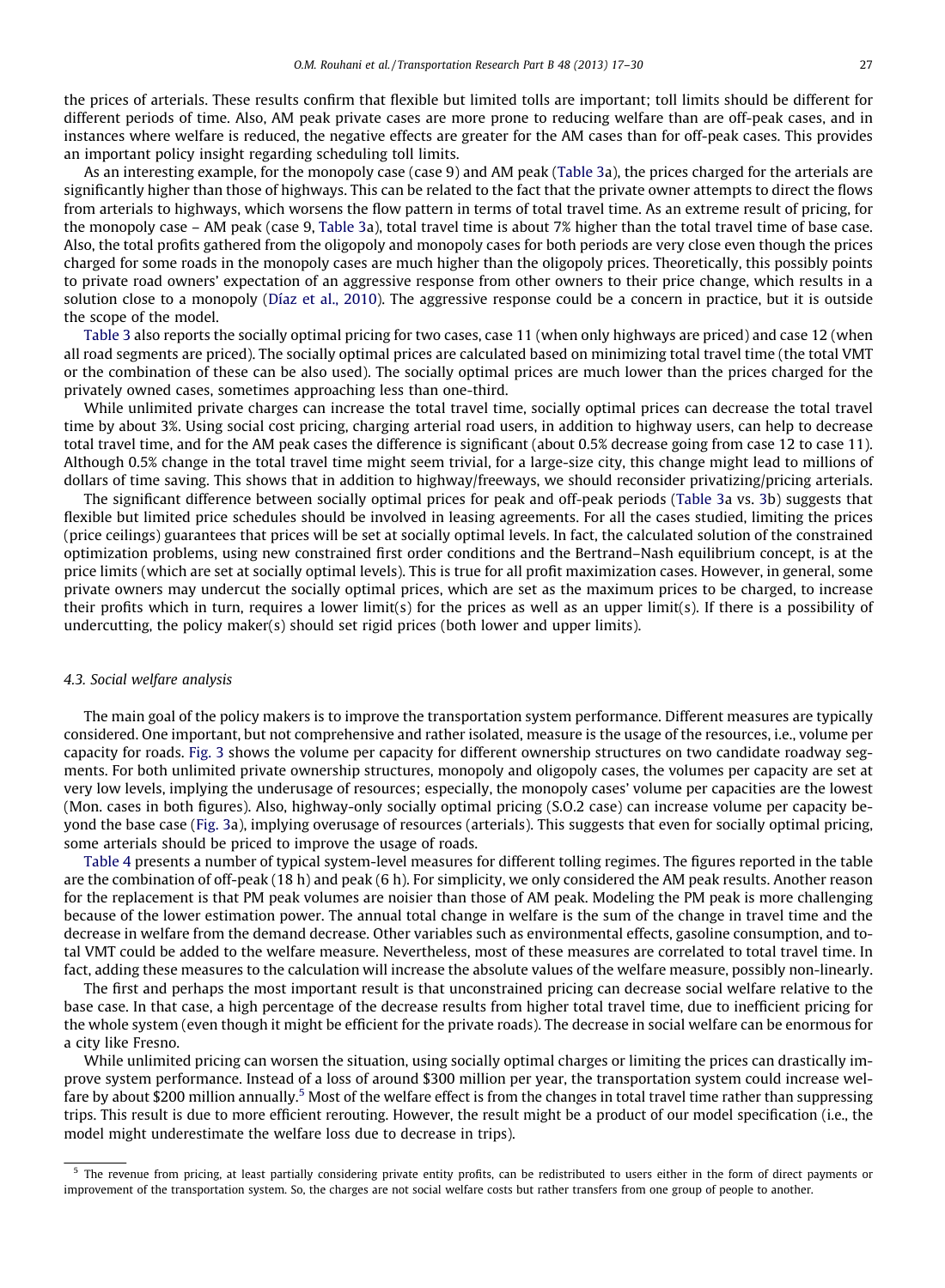<span id="page-11-0"></span>

Fig. 3. Speed vs. volume per capacity considering different cases for (a) Shaw (an arterial); (b) SR41 (a highway).

#### Table 4 Results of various tolling regimes, considering combination of peak and off-peak hours.

|         | Scenario                   | Total annual<br>profits (million \$) | (Ave. Veh-hr)     | Change in total travel time           | $($ # trips $)$   | Change in travel demand               | Total change in<br>welfare (million \$) |
|---------|----------------------------|--------------------------------------|-------------------|---------------------------------------|-------------------|---------------------------------------|-----------------------------------------|
|         |                            |                                      | Percent<br>change | Annual Welfare<br>change (million \$) | Percent<br>change | Annual Welfare<br>change $(million \$ |                                         |
| Case 0  | Basecase                   |                                      |                   |                                       |                   | $\equiv$                              |                                         |
| Case 1  | HW1                        | 28.2                                 | 0.51              | $-32.2$                               | $-0.04$           | $-0.3$                                | $-32.5$                                 |
| Case 2  | HW <sub>2</sub>            | 68.1                                 | 0.33              | $-21.3$                               | $-0.06$           | $-0.4$                                | $-21.7$                                 |
| Case 5  | Arterial1                  | 16.0                                 | $-0.06$           | 3.5                                   | $-0.02$           | $-0.2$                                | 3.3                                     |
| Case 8  | All HWs (Olig)             | 205.5                                | 3.41              | $-216.3$                              | $-0.24$           | $-2.2$                                | $-218.5$                                |
| Case 9  | Monopoly (all)             | 278.3                                | 4.28              | $-280.9$                              | $-0.34$           | $-3.9$                                | $-284.8$                                |
| Case 10 | Oligopoly (all)            | 273.7                                | 3.40              | $-225.4$                              | $-0.31$           | $-3.1$                                | $-228.5$                                |
| Case 11 | Socially optimal pricing   | 194.0                                | $-2.93$           | 195.0                                 | $-0.12$           | $-0.5$                                | 194.4                                   |
| Case 12 | Socially optimal pricing-2 | 156.8                                | $-2.72$           | 167.5                                 | $-0.10$           | $-0.2$                                | 167.3                                   |

One interesting implication from this analysis is that the total annual profits for the socially optimal pricing cases are relatively close to the profits collected under unlimited pricing schemes (monopoly and oligopoly cases). Although private owners could increase their profits by charging higher prices, leasing the roads can still be a profitable investment for private owners when the prices are capped. Privatizing/pricing the arterials not only can improve system performance, but may also increase the profits from the pricing both overall and for each highway owner. This emphasizes that policy makers/officials should consider privatizing arterials.

# 5. Conclusions

Modeling is always associated with limitations and simplifications. Considering such limitations and simplifications is essential to interpreting results and to providing reliable policy insights. In our analysis, three key limitations stand out. First, while multi-class user equilibrium is a requirement for analyzing policies related to pricing, the available city-size models usually do not cover multiple users. An alternative approach to the single user equilibrium used in this study is to implement simplified assumptions based on [Rouhani and Niemeier \(2011\)](#page-13-0) to capture the multi-user characteristic to some extent. But to properly justify use of a multi-user model, one needs to know the distribution of value of time for user of each origin/destination pair. The second major limitation of our analysis is that the city of Fresno does not have a strong public transportation system. Our earlier study [\(Rouhani and Niemeier, 2011](#page-13-0)) suggests that one of the main advantages of privatization lies in increasing the share of public transportation, which is crucial for improving system performance. Because Fresno has no significant public transportation, our analysis may underestimate the benefits of privatization. Finally, our model simulates a static process, so it fails to capture some of the potential benefits of privatization such as incremental profits which can be used for financing more projects and increasing capacity in the long-run.

Despite these limitations, the model provides new and very useful policy insights. First, each link's travel demand is a function of other links' prices. Thus, roads cannot be considered as isolated elements in a concession model for a road network. The own-price elasticities are not constant and decrease (increase in absolute values) with increasing prices. Roads can function as complements at some levels of demand and become substitutes at other levels. The profit maximizing problem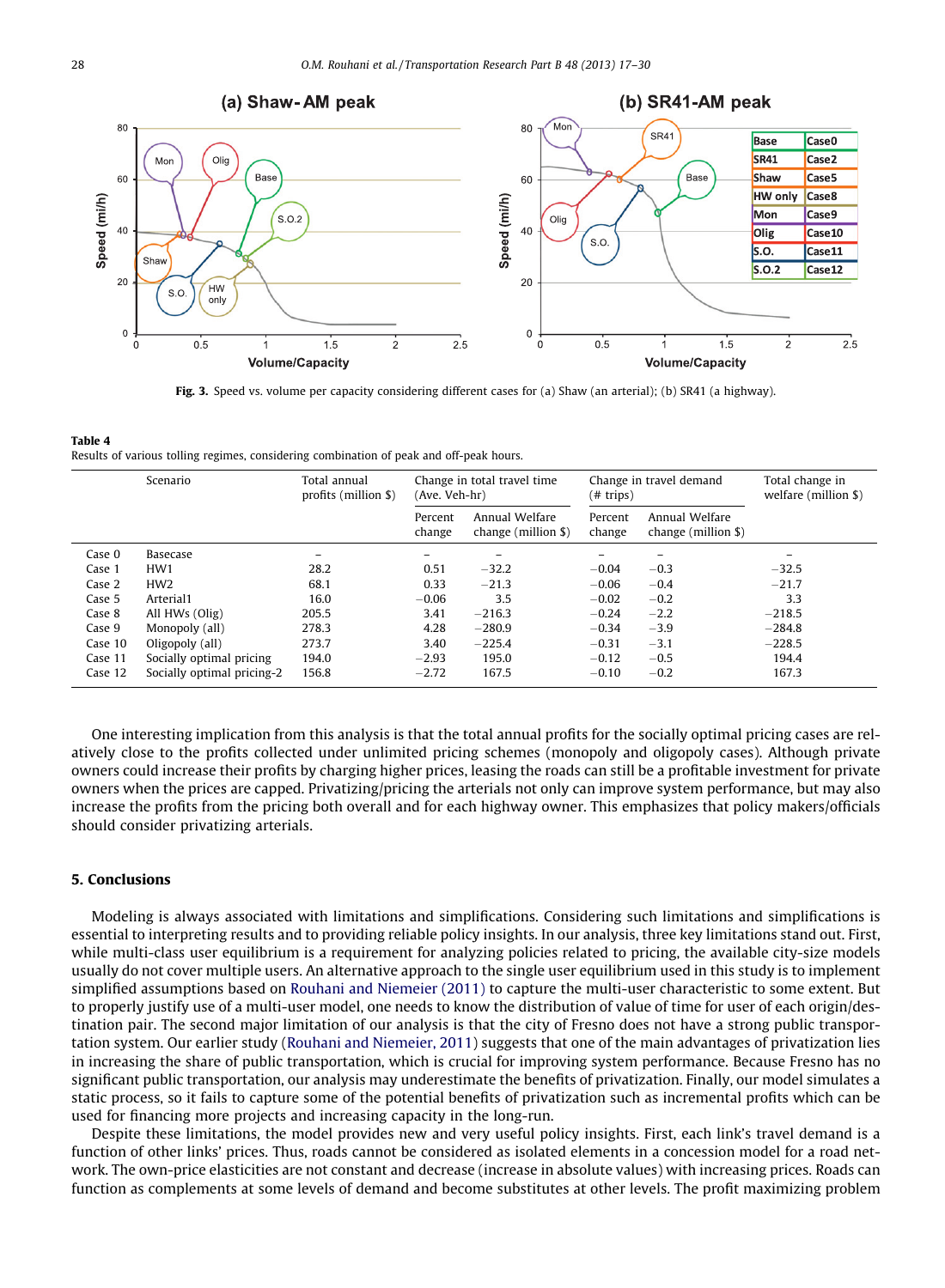<span id="page-12-0"></span>suggests additional useful policy implications. It is clear that in some circumstances, privatizing/pricing arterials can improve system performance; our analysis also identifies that, in addition, the total profits from the pricing as well as those for each highway owner may increase (sometimes substantially). Hence, some thought should be given for the privatizing/pricing of arterials.

Profits under socially optimal pricing are relatively close to the profits under unlimited pricing. Thus, leasing the roads can still be a profitable investment even when using regulations like price ceilings. In addition, unconstrained pricing can decrease social welfare and should not be implemented when social welfare is sought. Therefore, a limited pricing schedule can be profitable with social welfare improvement as an ancillary benefit, while unlimited pricing can lead to inefficient use of transportation systems.

Given the limitations of this study, future studies may consider applying this model to an urban transportation network with a strong public transit system to study the impacts on alternative modes to personal vehicles. The addition of a public transit system can bring new insights into the effects of privatization. Although travel demand is assumed to be flexible in the study, the endogenous travel demand elasticities are not calibrated for the significant changes in travel costs as a result of charging. Further research is required to improve the elasticities in this regard.

# 6. Caveat

The transportation planning model used in this study is only for research purposes, and not for developing regional transportation plans or transportation improvement programs.

## Acknowledgements

The authors express their special gratitude to Alissa Kendall, Michael Zhang, Richard Sexton, and James Chalfant at the University of California, Davis for their insightful comments, and Song Bai at Sonoma Technology, Inc. for providing the analysis data. In addition, the authors would like to thank the reviewer for his valuable comments.

#### References

- AASHTO Website, 2012. Availability Payments Definition, [<http://www.transportation-finance.org/funding\\_financing/financing/other\\_finance\\_](http://www.transportation-finance.org/funding_financing/financing/other_finance_mechanisms/availability_payments.aspx) [mechanisms/availability\\_payments.aspx>](http://www.transportation-finance.org/funding_financing/financing/other_finance_mechanisms/availability_payments.aspx) (accessed May 2012).
- Arup/Parsons Brinckerhoff (PB) Joint Venture, 2010. Analysis of Delivery Options for the Presidio Parkway Project, California Transportation Center (CTC) Project Proposal Report.
- Bel, G., Foote, J., 2009. Tolls, terms, and public interest in road concessions privatization: a comparative analysis of recent transactions in the US and France. Transport Reviews 29 (3), 397–413.
- Bierman, H.S., Fernandez, L., 1998. Game Theory: With Economic Application. Addison-Wesley Publishing Company, Inc., Reading, MA.

Bonnafous, A., 2010. Programming, optimal pricing and partnership contract for infrastructures in PPPs. Research in Transportation Economics 30 (1), 15– 22.

Chen, A., Subprasom, K., 2007. Analysis of regulation and policy of private toll roads in a Build-Operate-Transfer scheme under demand uncertainty. Transportation Research Part A 41 (6), 537–558.

Chung, D., Hensher, D.A., Rose, J.M., 2010. Toward the betterment of risk allocation: investigating risk perceptions of Australian stakeholder groups to public–private-partnership toll road projects. Research in Transportation Economics 30 (1), 43–58.

City of Fresno Website, 2012. [<http://www.fresno.gov/DiscoverFresno/default.htm](http://www.fresno.gov/DiscoverFresno/default.htm)> (accessed June 2012).

Crowe Chizek and Company LLC, 2006. State of Indiana East–West Toll Road Financial Analysis. Submitted Report to the State of Indiana, Indiana Finance Authority by: Crowe Chizek and Company LLC, Indianapolis, Indiana.

de Jong, M., Mu, R., Stead, D., Ma, Y., Xi, B., 2010. Introducing public–private partnerships for metropolitan subways in China: what is the evidence? Journal of Transport Geography 18 (2), 301–313.

de Palma, A., Lindsey, R., 2000. Private toll roads: competition under various ownership regimes. Annals of Regional Science 34 (1), 13–35.

de Palma, A., Lindsey, R., 2002. Private roads, competition and incentives to adopt time-based congestion tolling. Journal of Urban Economics 52 (2), 217– 241.

de Palma, A., Kilani, M., Lindsey, R., 2007. Maintenance, service quality and congestion pricing with competing roads. Transportation Research Part B 41 (5), 573–591.

Díaz, C.A., Villar, J., Campos, F.A., Reneses, J., 2010. Electricity markets equilibrium based on conjectural variations. Electric Power Systems Research 80 (12), 384–392.

Dimitriou, L., Tsekeris, T., Stathopoulos, A., 2009. Joint pricing and design of urban highways with spatial and user group heterogeneity. Netnomics 10 (1), 141–160.

Engel, E., Fischer, R., Galetovic, A., 2003. Privatizing highways in Latin America: fixing what went wrong. Economia 4 (1), 129–158.

Engel, E., Fischer, R., Galetovic, A., 2006. Privatizing highways in the United States. Review of Industrial Organization 29 (1), 27–53.

Evenhuis, E., Vickerman, R., 2010. Transport pricing and public–private partnerships in theory: issues and suggestions. Research in Transportation Economics 30 (1), 6–14.

Färe, R., Grosskopf, S., Hayes, K.J., Margaritis, D., 2008. Estimating demand with distance functions: parameterization in the primal and dual. Journal of Econometrics 147 (2), 266–274.

Greene, W., 2003. Econometric Analysis, Fifth ed. Prentice Hall, Page, 344.

Indiana Toll Road Website, 2012. [<https://www.getizoom.com/index.jsp](https://www.getizoom.com/index.jsp)> (accessed July 2012).

Jacquemin, A., 1987. The New Industrial Organization: Market Forces and Strategic Behavior. Clarendon Press, Oxford, UK.

Khiabani, N., Hasani, K., 2010. Technical and allocative inefficiencies and factor elasticities of substitution: an analysis of energy waste in Iran's manufacturing. Energy Economics 32 (5), 1182–1190.

Madani, K., 2011. Hydropower licensing and climate change: insights from game theory. Advances in Water Resources 34 (2), 174–183.

Madani, K., Dinar, A., 2012. Non-cooperative institutions for sustainable common pool resource management: application to groundwater. Ecological Economics 74 (2012), 34–45.

Magnan de Bornier, J., 1992. The 'Cournot–Bertrand Debate': a historical perspective. History of Political Economy 24 (3), 623–654.

Mallozzi, L., 2007. Noncooperative facility location games. Operations Research Letters 35 (2), 151–154.